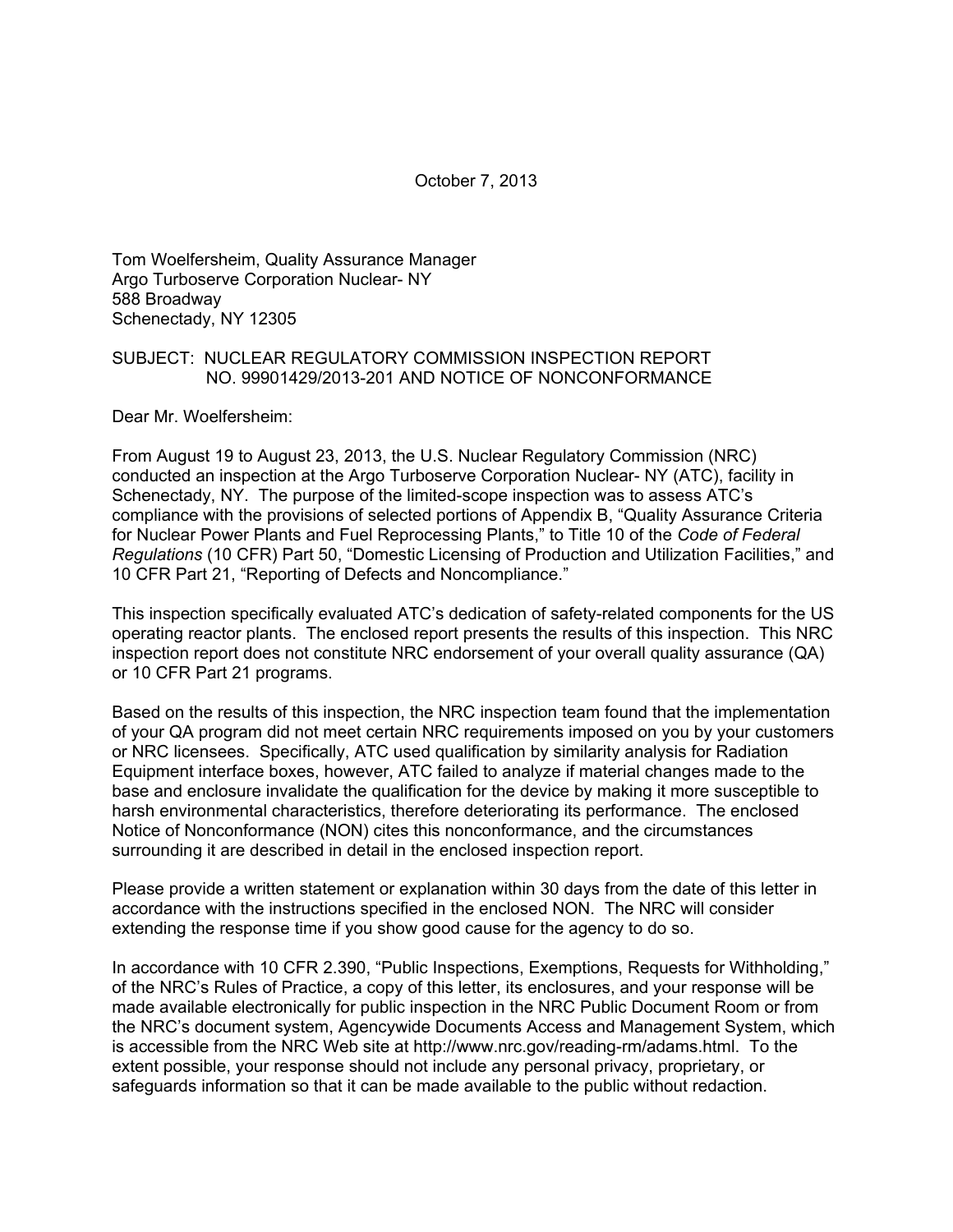T. Woelfersheim  $-2 -$ 

If personal privacy or proprietary information is necessary to provide an acceptable response, then please provide a bracketed copy of your response that identifies the information that should be protected and a redacted copy of your response that deletes such information. If you request that such material is withheld from public disclosure, you must specifically identify the portions of your response that you seek to have withheld and provide in detail the bases for your claim (e.g., explain why the disclosure of information will create an unwarranted invasion of personal privacy or provide the information required by 10 CFR 2.390(b) to support a request for withholding confidential commercial or financial information). If safeguards information is necessary to provide an acceptable response, please provide the level of protection described in 10 CFR 73.21, "Protection of Safeguards Information: Performance Requirements."

Sincerely,

#### **/RA/**

Richard A. Rasmussen, Chief Electrical Vendor Inspection Branch Division of Construction Inspection and Operational Programs Office of New Reactors

Docket No.: 99901429

Enclosures:

- 1. Notice of Nonconformance
- 2. Inspection Report 99901429/2013-201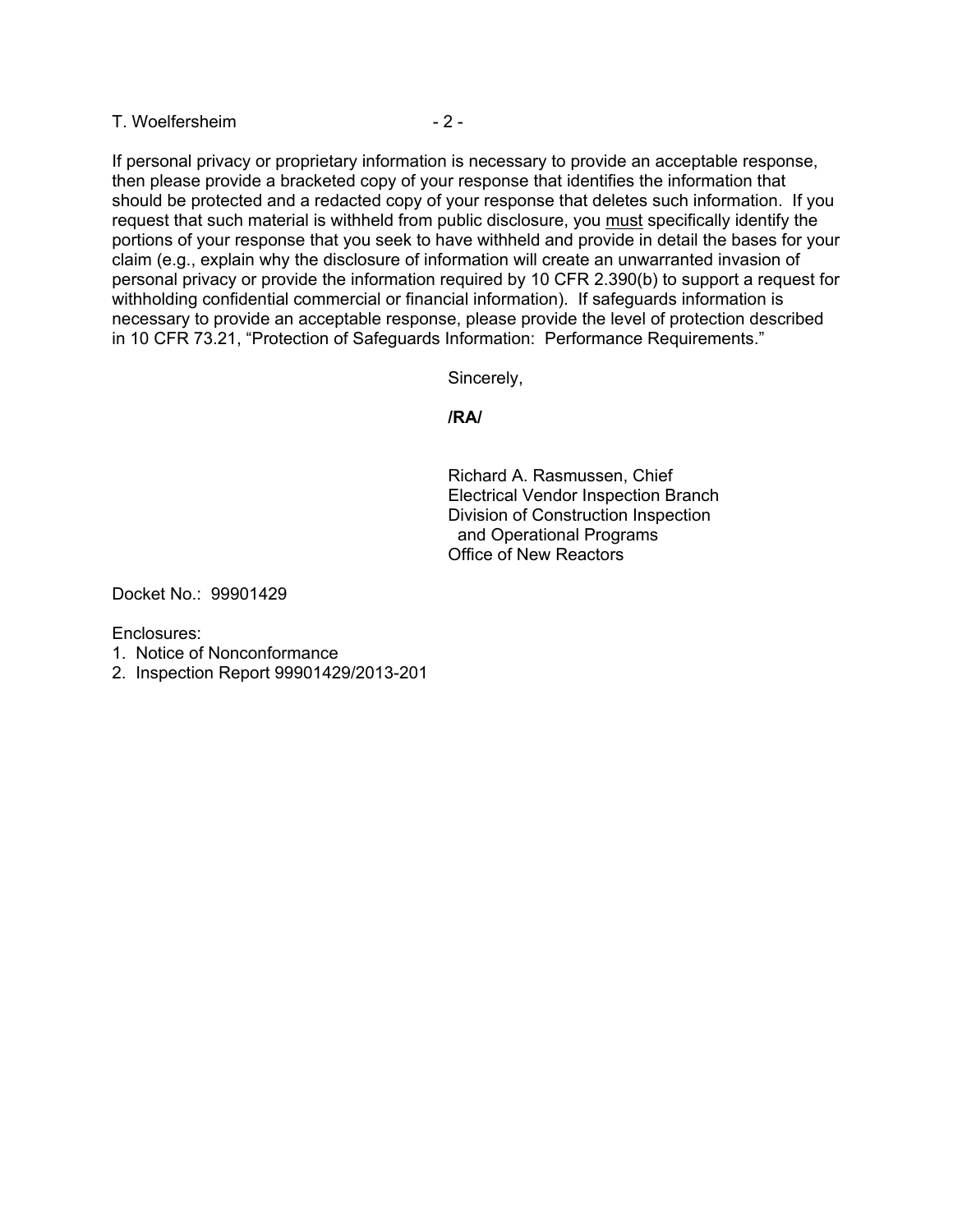T. Woelfersheim  $-2 -$ 

If personal privacy or proprietary information is necessary to provide an acceptable response, then please provide a bracketed copy of your response that identifies the information that should be protected and a redacted copy of your response that deletes such information. If you request that such material is withheld from public disclosure, you must specifically identify the portions of your response that you seek to have withheld and provide in detail the bases for your claim (e.g., explain why the disclosure of information will create an unwarranted invasion of personal privacy or provide the information required by 10 CFR 2.390(b) to support a request for withholding confidential commercial or financial information). If safeguards information is necessary to provide an acceptable response, please provide the level of protection described in 10 CFR 73.21, "Protection of Safeguards Information: Performance Requirements."

Sincerely,

**/RA/** 

Richard A. Rasmussen, Chief Electrical Vendor Inspection Branch Division of Construction Inspection and Operational Programs Office of New Reactors

Docket No.: 99901429

Enclosures:

1. Notice of Nonconformance

2. Inspection Report 99901429/2013-201

#### **DISTRIBUTION:**

ASakadales ERoach KKavanagh twoelfersheim@argoturbo.com rchalifoux@argoturbo.com mbowman@argoturbo.com

**ADAMS Accession No.:** ML13267A284 \*Concurred via email NRO-002

| <b>OFFICE</b> | NRO/DCIP/EVIB   | NRO/DCIP/EVIB | NRO/DCIP/EVIB   | NRO/DCIP/EVIB |  |
|---------------|-----------------|---------------|-----------------|---------------|--|
| <b>NAME</b>   | <b>DBollock</b> | GLipscomb     | <b>SSmith</b>   | ARamirez      |  |
| <b>DATE</b>   | 9/24/2013       | 9/24/2013     | 9/30/2013       | 9/25/2013     |  |
| <b>OFFICE</b> | NRO/DCIP/EVIB   | NRO/DCIP/EVIB | NRO/Enforcement |               |  |
| <b>NAME</b>   | <b>JJimenez</b> | RRasmussen    | TFrye           |               |  |
| <b>DATE</b>   | 9/24/2013       | 10/7/2013     | 9/26/2013       |               |  |
|               |                 |               |                 |               |  |

# **OFFICIAL RECORD COPY**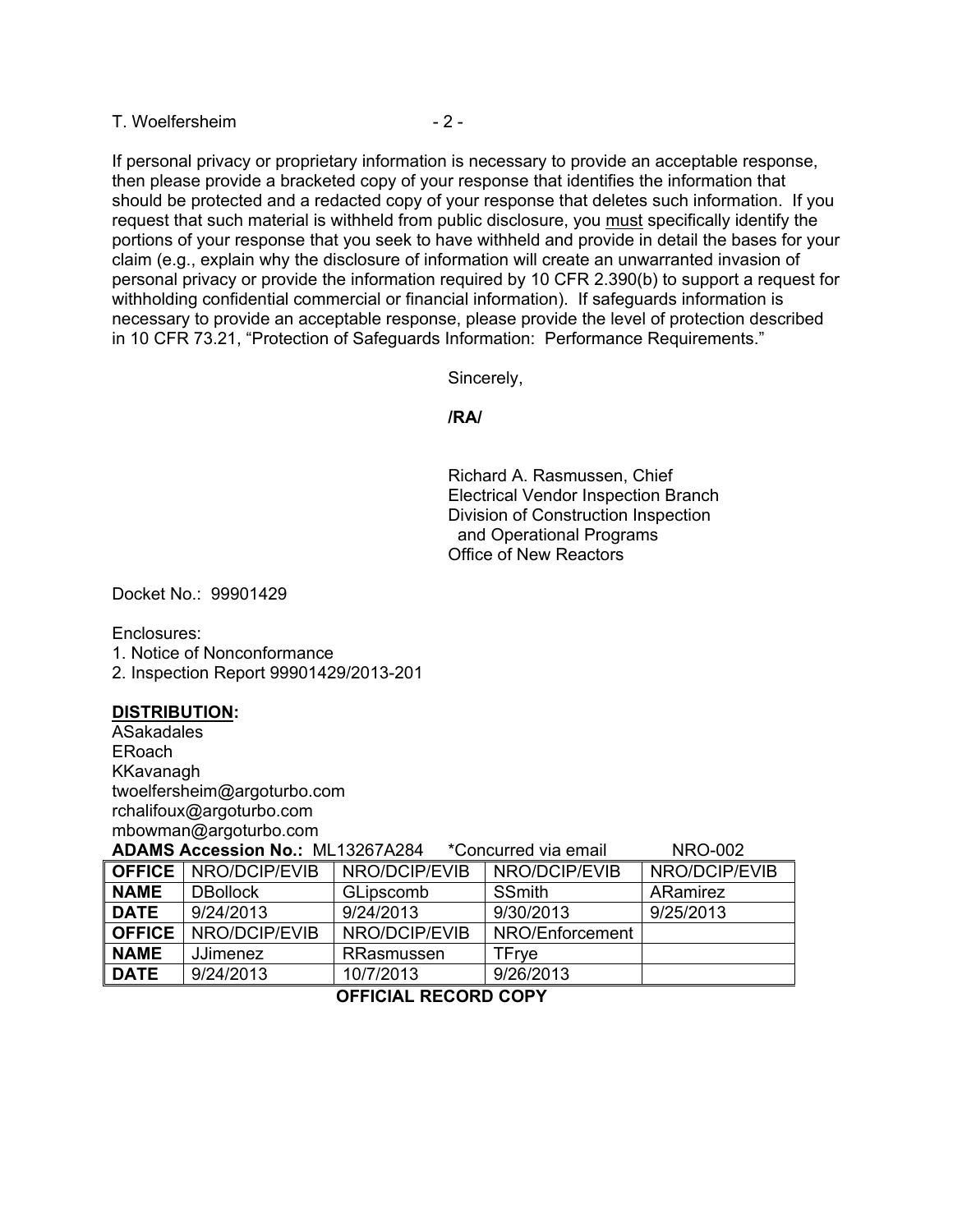# **NOTICE OF NONCONFORMANCE**

Argo Turboserve Corporation- Nuclear -NY. Docket No.: 99901429 Schenectady, NY. Inspection Report No.: 99901429/2013-201

Based on the results of a Nuclear Regulatory Commission (NRC) inspection conducted at the Argo Turboserve Corporation Nuclear - NY (ATC) facility in Schenectady, NY, from August 19 - 23, 2013, of activities performed at ATC it appears that one activity was not conducted in accordance with NRC requirements contractually imposed upon ATC by NRC licensees:

A. Criterion III, "Design Control," of Appendix B to Title 10 of the Code of Federal Regulations (10 CFR) Part 50, states, in part, that, "Where a test program is used to verify the adequacy of a specific design feature in lieu of other verifying or checking processes, it shall include suitable qualifications testing of a prototype unit under the most adverse design conditions. Design control measures shall be applied to items such as the following: reactor physics, stress, thermal, hydraulic, and accident analyses; compatibility of materials; accessibility for in-service inspection, maintenance, and repair; and delineation of acceptance criteria for inspections and tests."

ATC's Generic Procedure - GP0060 "Qualification by Similarity Analysis Procedure," Revision 3, dated August 20, 2007, states in part that critical characteristics for comparison include materials of construction.

Contrary to the above, as of August 23<sup>rd</sup> 2013, ATC failed to apply appropriate design control measures to a material change when qualifying replicated Eberline IB4 interface boxes for harsh environment in accordance with Institute of Electrical and Electronics Engineers Standards 323-1974. Specifically, ATC used qualification by similarity analysis by comparing Qualification Report 2176, Eberline Instrument Company Nuclear Safety Related Radiation Monitoring Equipment Qualification Report, dated November 30, 1981, to the replicated boxes assembled by ATC. However, ATC failed to analyze if material changes made to the base and enclosure invalidate the qualification for the device by making it more susceptible to harsh environmental characteristics, therefore deteriorating its performance.

Please provide a written statement or explanation to the U.S. Nuclear Regulatory Commission, ATTN: Document Control Desk, Washington, DC 20555-0001, with a copy to the Chief, Electrical Vendor Inspection Branch, Division of Construction Inspection and Operational Programs, Office of New Reactors, within 30 days of the date of the letter transmitting this Notice of Nonconformance. This reply should be clearly marked as a "Reply to a Notice of Nonconformance" and should include for each noncompliance: (1) the reason for the noncompliance, or if contested, the basis for disputing the noncompliance; (2) the corrective steps that have been taken and the results achieved; (3) the corrective steps that will be taken to avoid noncompliance; and (4) the date when your corrective action will be completed. Where good cause is shown, the NRC will consider extending the response time.

Because your response will be made available electronically for public inspection in the NRC Public Document Room or from the NRC's Agencywide Documents Access and Management System, which is accessible from the NRC Web site at

http://www.nrc.gov/reading-rm/adams.html, to the extent possible, it should not include any personal privacy, proprietary, or Safeguards Information so that it can be made available to the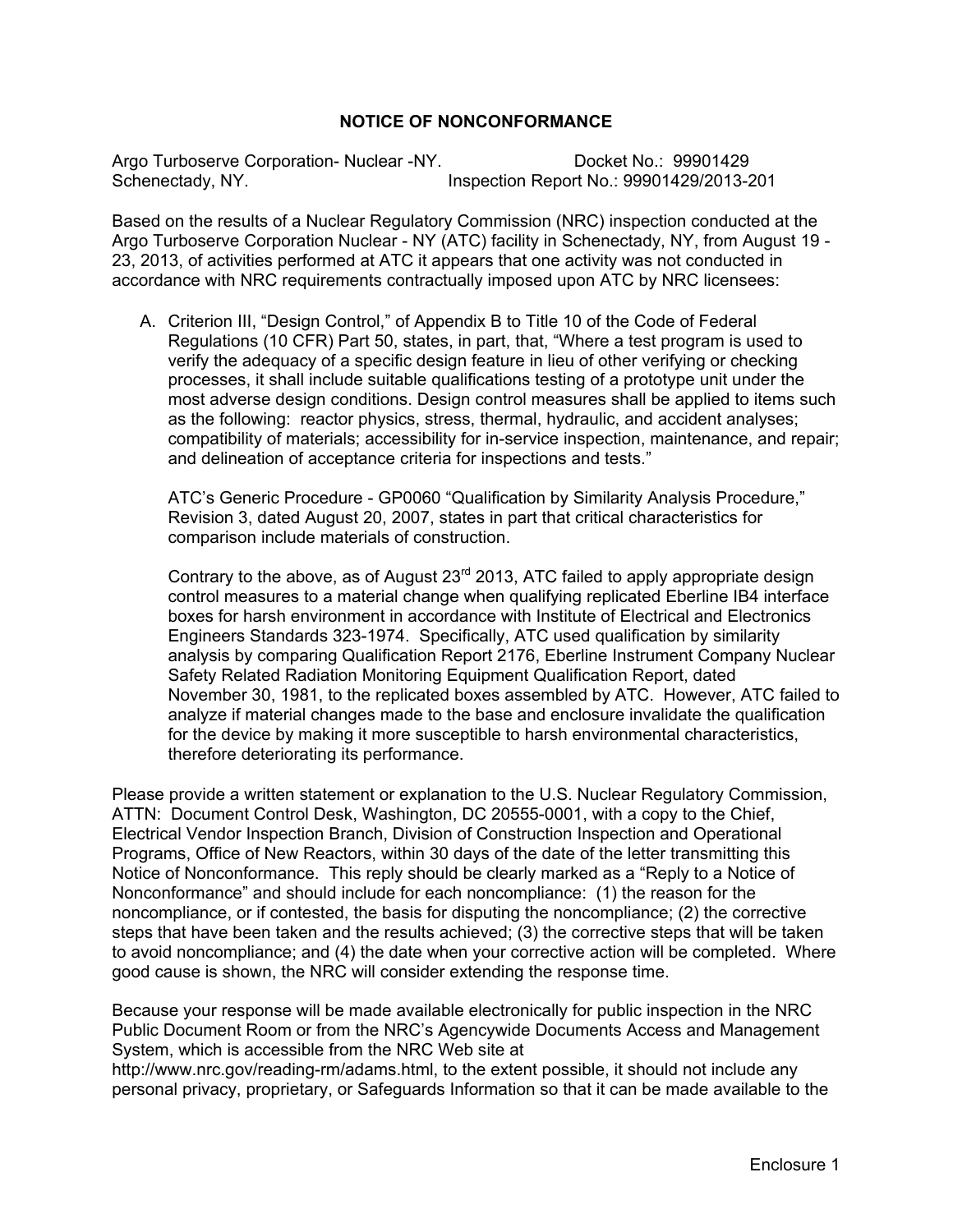public without redaction. If personal privacy or proprietary information is necessary to provide an acceptable response, then please provide a bracketed copy of your response that identifies the information that should be protected and a redacted copy of your response that deletes such information. If you request that such material be withheld, you must specifically identify the portions of your response that you seek to have withheld and provide in detail the bases for your claim of withholding (e.g., explain why the disclosure of information will create an unwarranted invasion of personal privacy or provide the information required by 10 CFR 2.390(b) to support a request for withholding confidential commercial or financial information). If Safeguards Information is necessary to provide an acceptable response, please provide the level of protection described in 10 CFR 73.21, "Protection of Safeguards Information: Performance Requirements."

Dated this the 7th day of October, 2013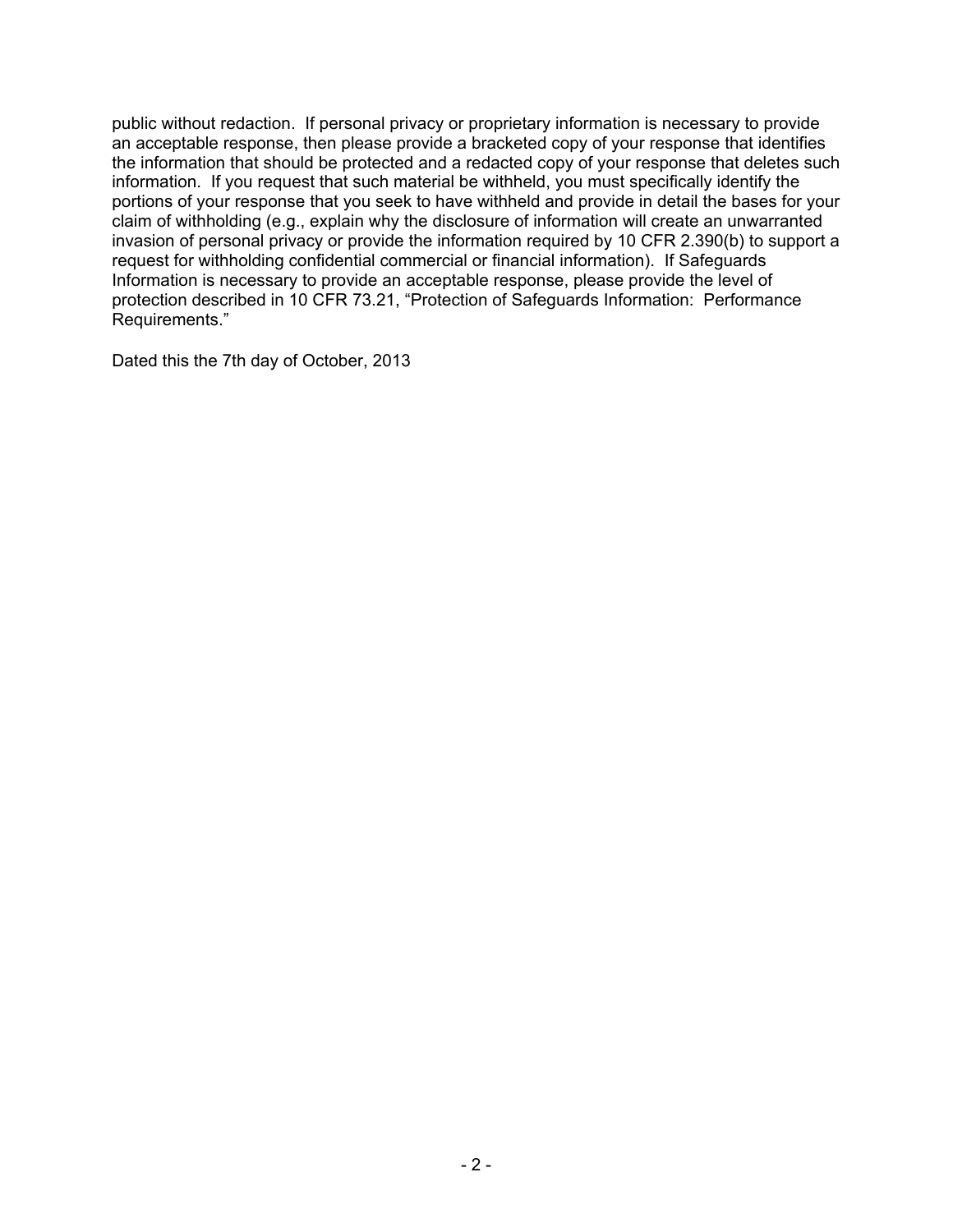#### **U.S. NUCLEAR REGULATORY COMMISSION OFFICE OF NEW REACTORS DIVISION OF CONSTRUCTION INSPECTION AND OPERATIONAL PROGRAMS VENDOR INSPECTION REPORT**

| Docket No.:                    | 99901429                                                                                                                                                                      |  |  |
|--------------------------------|-------------------------------------------------------------------------------------------------------------------------------------------------------------------------------|--|--|
| Report No.:                    | 99901429/2013-201                                                                                                                                                             |  |  |
| Vendor:                        | Argo Turboserve Corporation Nuclear - NY<br>588 Broadway<br>Schenectady, NY 12305                                                                                             |  |  |
| <b>Vendor Contact:</b>         | Tom Woelfersheim<br>twoelfersheim@argoturbo.com<br>518-382-0056                                                                                                               |  |  |
| Background:                    | Argo Turboserve Corporation Nuclear – NY, is a provider of<br>safety-related components, qualification and commercial grade<br>services for the US commercial nuclear fleet.  |  |  |
| <b>Inspection Dates:</b>       | August 19-23, 2013                                                                                                                                                            |  |  |
| <b>Inspection Team Leader:</b> | Douglas Bollock, NRO/DCIP/EVIB                                                                                                                                                |  |  |
| Inspectors:                    | George Lipscomb, NRO/DCIP/EVIB<br>Stacy Smith, NRO/DCIP/EVIB<br>Jose Jimenez, NRO/DCIP/EVIB<br>Annie Ramirez, NRO/DCIP/EVIB                                                   |  |  |
| Approved by:                   | Richard A. Rasmussen, Chief<br><b>Electrical Vendor Inspection Branch</b><br>Division of Construction Inspection<br>and Operational Programs<br><b>Office of New Reactors</b> |  |  |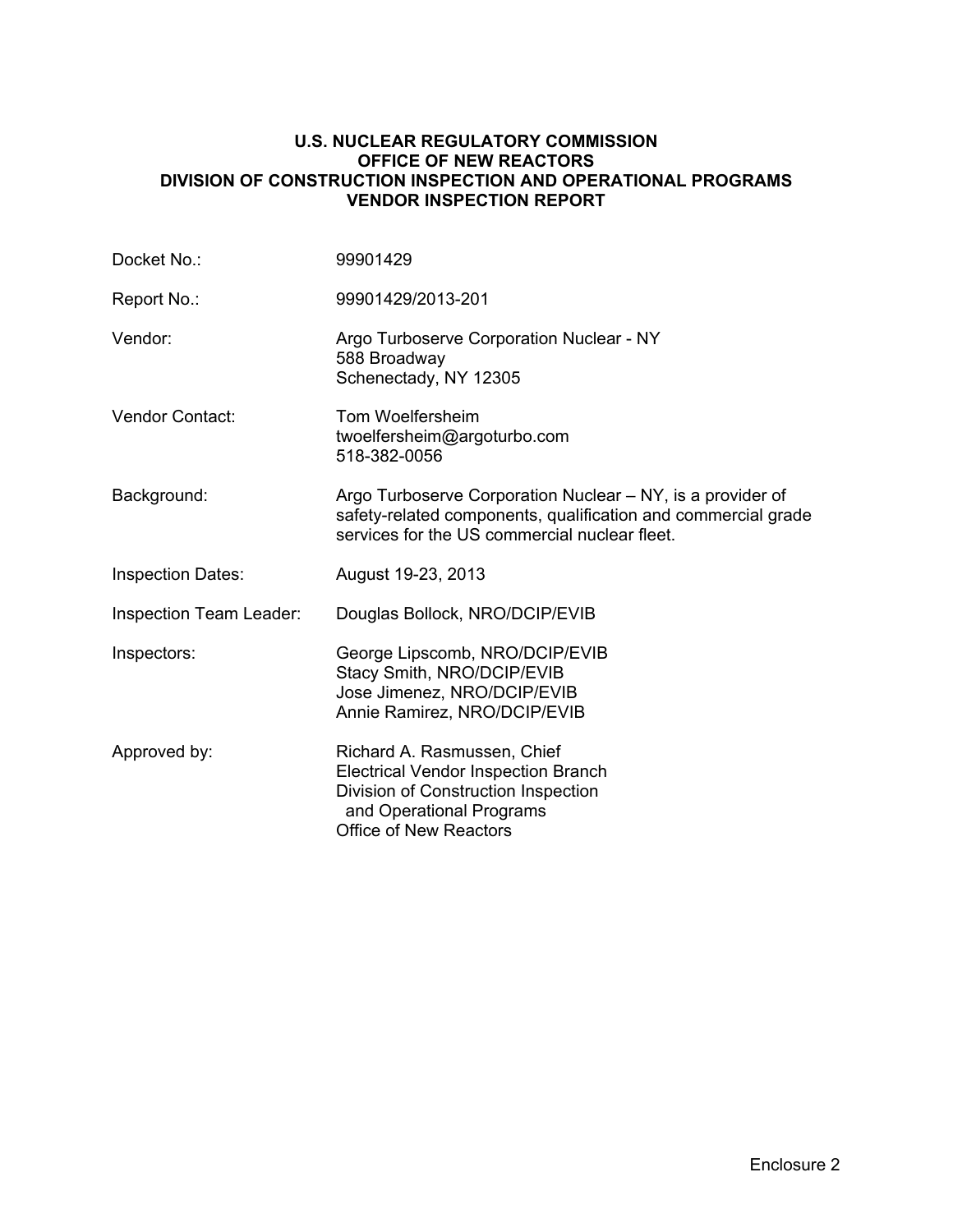# **EXECUTIVE SUMMARY**

#### Argo Turboserve Corporation Nuclear - NY 99901429/2013-201

The U.S. Nuclear Regulatory Commission (NRC) conducted this vendor inspection to verify aspects of the implementation by Argo Turboserve Corporation Nuclear – NY (hereafter referred to as ATC), of its quality assurance program as required by Appendix B, "Quality Assurance Criteria for Nuclear Power Plants and Fuel Reprocessing Plants," to Title 10 of the *Code of Federal Regulations* (10 CFR) Part 50, "Domestic Licensing of Production and Utilization Facilities," and 10 CFR Part 21, "Reporting of Defects and Noncompliance."

This inspection specifically evaluated ATC's dedication and qualification of safety-related components for operating commercial nuclear plants in the US. The NRC inspection team reviewed the procurement, design, production, commercial grade dedication (CGD), and testing of the ATC's products, along with reviewing ATC's 10 CFR Part 21 program. The NRC conducted this inspection at ATC's facility in Schenectady, NY.

The following regulations served as the bases for this NRC inspection:

- Appendix B to 10 CFR Part 50
- 10 CFR Part 21

The inspectors used Inspection Procedure (IP) 43002, "Routine Inspections of Nuclear Vendors," dated July 15, 2013, IP 43004, "Inspection of Commercial-Grade Dedication Programs," dated April 25, 2011, and IP 36100, "Inspection of 10 CFR Part 21 and Programs for Reporting Defects and Noncompliance" dated February 13, 2012.

The information below summarizes the results of this inspection.

# 10 CFR Part 21

The inspectors determined that ATC appropriately translated the requirements of 10 CFR Part 21 into implementing procedures and, for those activities that the inspectors reviewed, implemented them as required by ATC procedures. No findings of significance were identified.

# Design Control

The NRC inspection team issued Nonconformance 99901320/2013-201-01 in association with ATC's failure to implement the requirements of Criterion III, "Design Control," of Appendix B to 10 CFR Part 50. Specifically, ATC used similarity analysis to qualify replicated Eberline IB4 interface boxes for harsh environment in accordance with Institute of Electrical and Electronics Engineers Standard 323-1974; however, ATC failed to analyze if material changes made to the base and enclosure invalidate the qualification for the device by making it more susceptible to harsh environmental characteristics, therefore deteriorating its performance.

#### Procurement and Oversight of Suppliers

The inspectors determined that ATC's procurement processes conformed to the requirements of Criteria IV, "Procurement Document Control," and VII, "Control of Purchased Material, Equipment, and Services," of Appendix B to 10 CFR Part 50. The NRC inspectors determined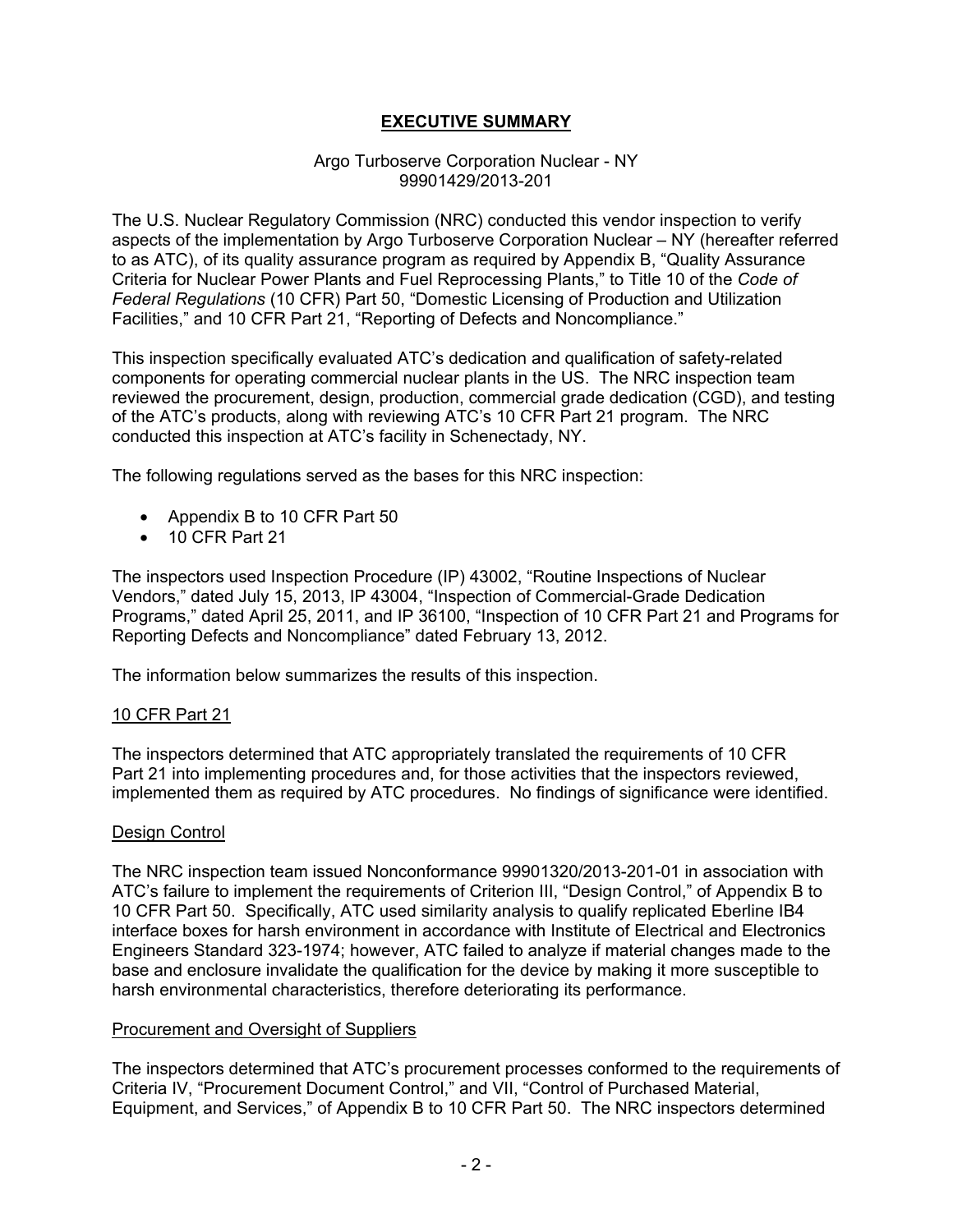that ATC is effectively implementing its procurement program in support of CGD of safety-related components. No findings of significance were identified.

# **Testing**

The NRC inspectors determined that ATC's policy and procedures for testing controls satisfy the regulatory requirements set forth in Criterion XI, "Test Control," Appendix B to 10 CFR Part 50. No findings of significance were identified.

### Commercial Grade Dedication

The NRC inspection team determined that ATC has established a program that adequately controls CGD in accordance with the regulatory requirements of Criterion III, "Design Control," of Appendix B to 10 CFR Part 50 and 10 CFR Part 21. No findings of significance were identified.

# Nonconformances and Corrective Actions

The inspectors determined that the implementation of ATC's programs for control of nonconforming material, parts, or components and corrective action were consistent with the regulatory requirements in Criterion XV, "Nonconforming Materials, Parts, or Components," and Criterion XVI, "Corrective Action," of Appendix B to 10 CFR Part 50. No findings of significance were identified.

### Measuring and Test Equipment

The NRC inspectors concluded that ATC has established a program that adequately controls calibration and use of measuring and test equipment in accordance with the regulatory requirements of Criterion XII, "Control of Measuring and Test Equipment," of Appendix B to 10 CFR Part 50. No findings of significance were identified.

# Internal Audits

The NRC inspection team determined that ATC has established a program that adequately controls inspection activities in accordance with the regulatory requirements of Criterion XVIII, "Audits," of Appendix B to 10 CFR Part 50. The NRC inspection team determined that ATC is effectively implementing its internal audit program. No findings of significance were identified.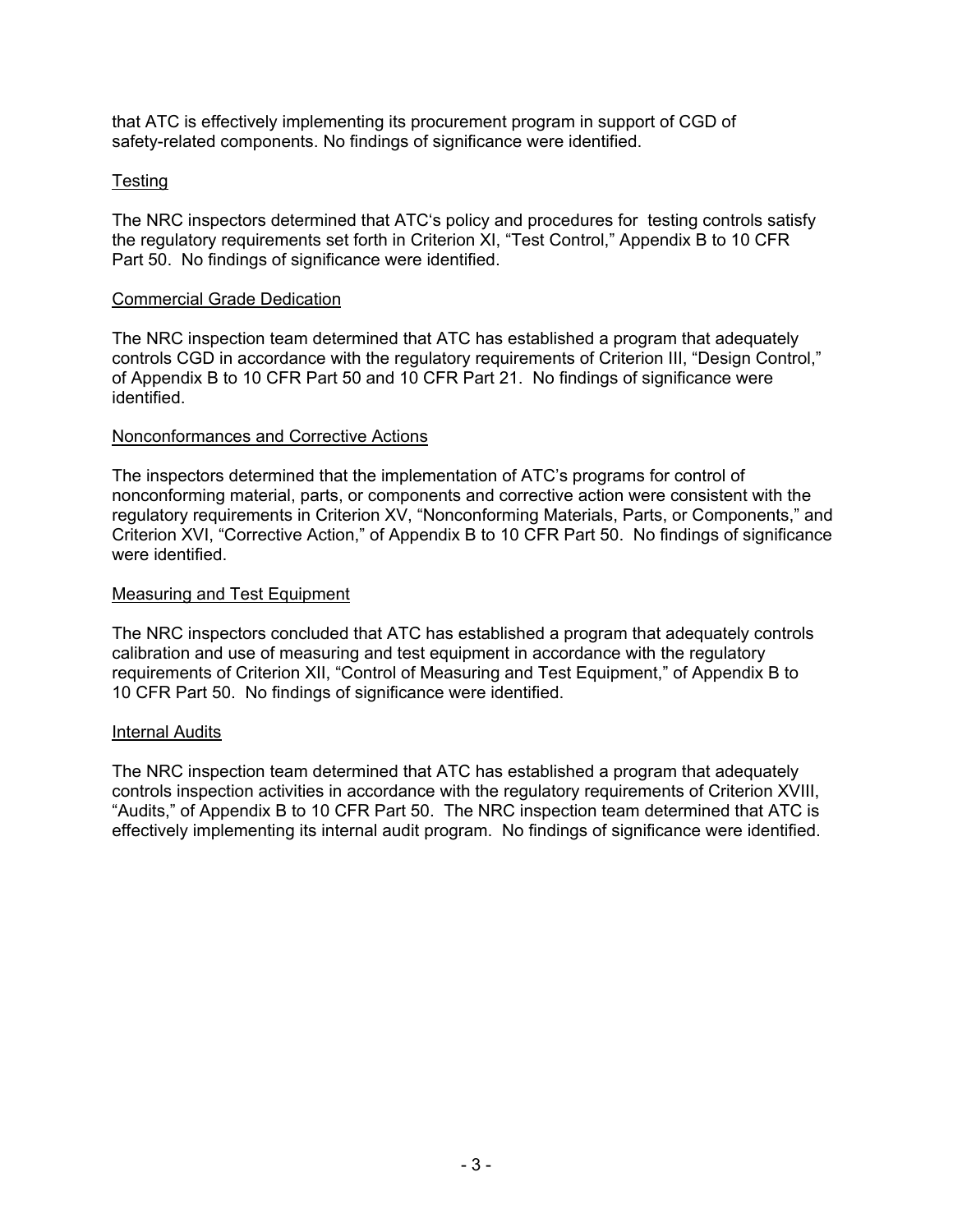# **REPORT DETAILS**

# **1. 10 CFR Part 21 Program**

# a. Inspection Scope

The inspectors reviewed Argo Turboserve Corporation Nuclear – NY (hereafter referred to as ATC) policies and implementing procedures that govern its Title 10 of the Code of Federal Regulations (10 CFR) Part 21 program to verify compliance with the requirements of 10 CFR Part 21. The inspectors also reviewed ATC's procedures that govern corrective actions and the control and correction of nonconforming items to verify an adequate link to the 10 CFR Part 21 process. Quality Assurance Plan (QAP) 19-001, "10 CFR Part 21 Reporting," and ATC Quality Assurance Manual Section 19 establish the requirements for ATC's compliance with the requirements in 10 CFR Part 21. The inspectors reviewed ATC's 10 CFR Part 21 policy and procedures and related documentation, interviewed the QA director and staff members of ATC, and reviewed a sample of completed 10 CFR Part 21 evaluations. The team inspected a sample of ATC's purchase orders (POs) for compliance with 10 CFR Part 21. The inspection team also verified that QAP-19-001 provides adequate guidance for the different timing requirements for 10 CFR Part 21 evaluations, notification, and reporting activities.

The inspectors reviewed two 10 CFR Part 21 evaluations, one involved failures of 48V DC power supplies, the second was the result of the failures of safety-related Moore 535 Single Loop process controllers.

b. Observations and Findings

No findings of significance in this area.

c. Conclusions

The inspectors determined that ATC appropriately translated the requirements of 10 CFR Part 21 into implementing procedures and, for those activities that the inspectors reviewed, implemented them as ATC procedures required.

# **2. Design Control**

#### a. Inspection Scope

The NRC inspectors reviewed ATC's policies and implementing procedures that govern the design control program to verify compliance with the regulatory requirements in Criterion III, "Design Control," of Appendix B, "Quality Assurance Program Criteria for Nuclear Power Plants and Fuel Reprocessing Plants," to 10 CFR Part 50, "Domestic Licensing of Production and Utilization Facilities."

The NRC inspectors also reviewed a sample of procurement and system design specification documents, assembly drawings, bills of materials, and associated ATC's POs. In addition, the team reviewed ATC's test reports to verify that the vendor was maintaining adequate design control with respect to the results from the acceptance tests and environmental and seismic qualification. The NRC inspectors evaluated a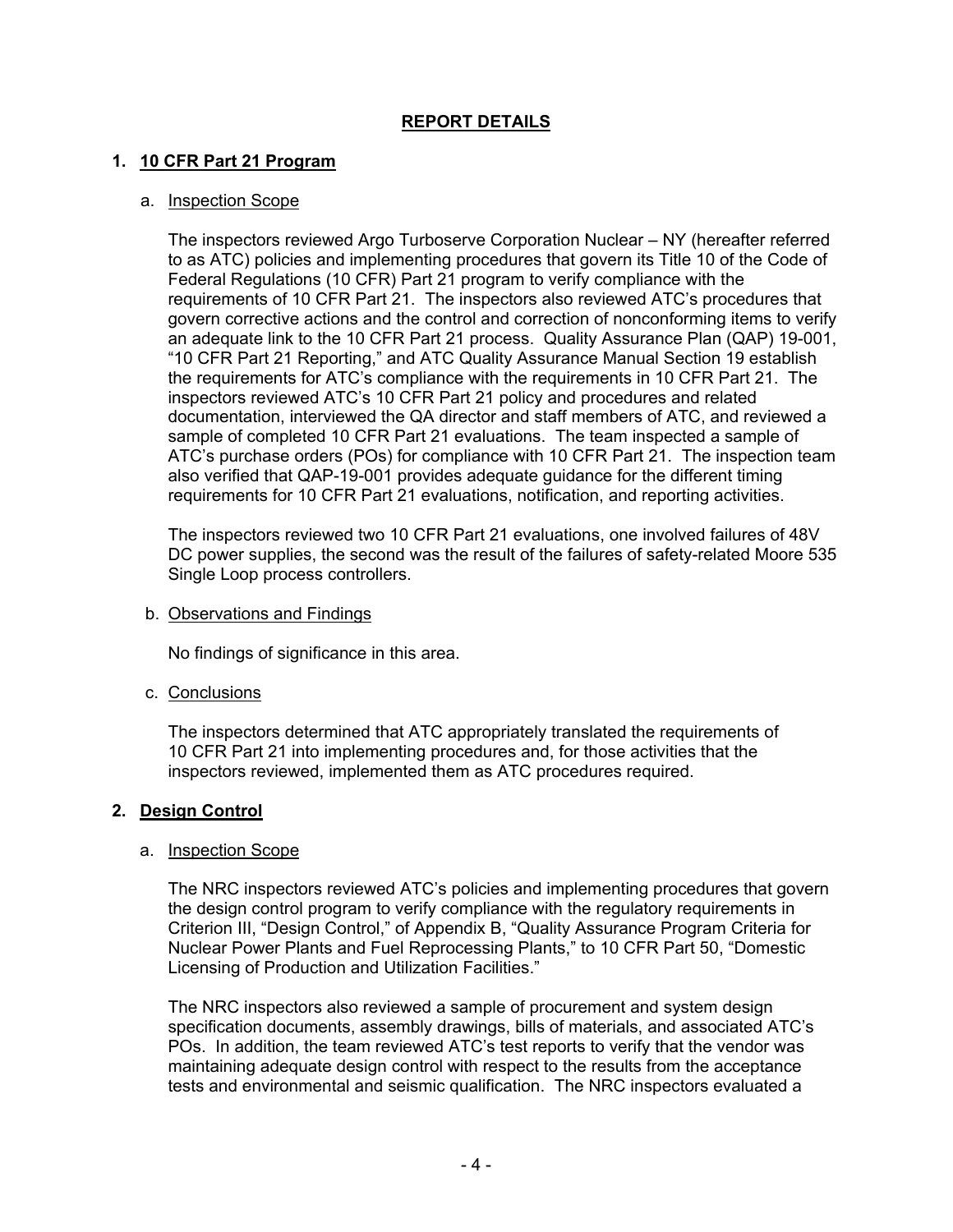sample of design requirements related to both environmental and seismic equipment qualification requirements.

The NRC inspectors also discussed the design control program with ATC's management and technical staff. Specifically, NRC inspectors interview technicians and engineers responsible for the equipment qualification reverse engineering and testing.

### b. Observations and Findings

The NRC inspectors reviewed the reverse engineering for an obsolete Eberline IB4 Interface Box. The Interface box is part of a radiation monitoring system that measures the intensity of radiation and activates an alarm relay when intensity reaches the pre-set value. The customer's PO requested an interface box (IB-4AHTCC) with a certificate of conformance stating the items conform to Institute of Electrical and Electronics Engineers (IEEE) 344-1975 and IEEE 323-1974 (harsh environment).

The NRC inspectors reviewed ATC's equivalency evaluation report, in addition to the CGD package and acceptance testing reports, to verify conformance with IEEE 323-1974 and 344-1975. ATC performed seismic and environmental (harsh) qualifications by similarity comparison. The analysis was performed by comparing Qualification Report 2176, Eberline Instrument Company Nuclear Safety Related Radiation Monitoring Equipment Qualification Report, dated November 30, 1981, to the reversed engineered boxes assembled by ATC. Generic Procedure (GP) 0060, "Qualification by Similarity Analysis Procedure," Rev 3, dated August 20, 2007, was used for qualification by analysis and states that the critical characteristics for comparison include materials of construction. The NRC inspection team was able to verify that the similarity by comparison was adequate for the electrical characteristics of the boxes. However, the NRC inspection team noted that material composition had changed for some components of the box, from cast aluminum to machined aluminum, without analysis to address how this design change may affect the environmental qualification. ATC opened CAR No. 13N-40 to evaluate the root and contributing causes and create additional actions as appropriate.

c. Conclusions

Based on this review, the NRC inspection team issued Nonconformance 99901320/2013-201-01 in association with ATC's failure to implement the requirements of Criterion III, "Design Control," of Appendix B to 10 CFR Part 50. Specifically, ATC used similarity analysis to qualify replicated Eberline IB4 interface boxes for harsh environment in accordance with IEEE 323-1974; however, ATC failed to analyze if material changes made to the base and enclosure invalidate the qualification for the device by making it more susceptible to harsh environment characteristics and deteriorating its performance.

# **3. Procurement and Oversight of Suppliers**

# a. Inspection Scope

The inspectors reviewed ATC's policies and procedures for procurement processes to verify compliance with Criterion IV and Criterion VII of Appendix B to 10 CFR Part 50. Specifically, the inspection evaluated ATC's procurement controls and procedures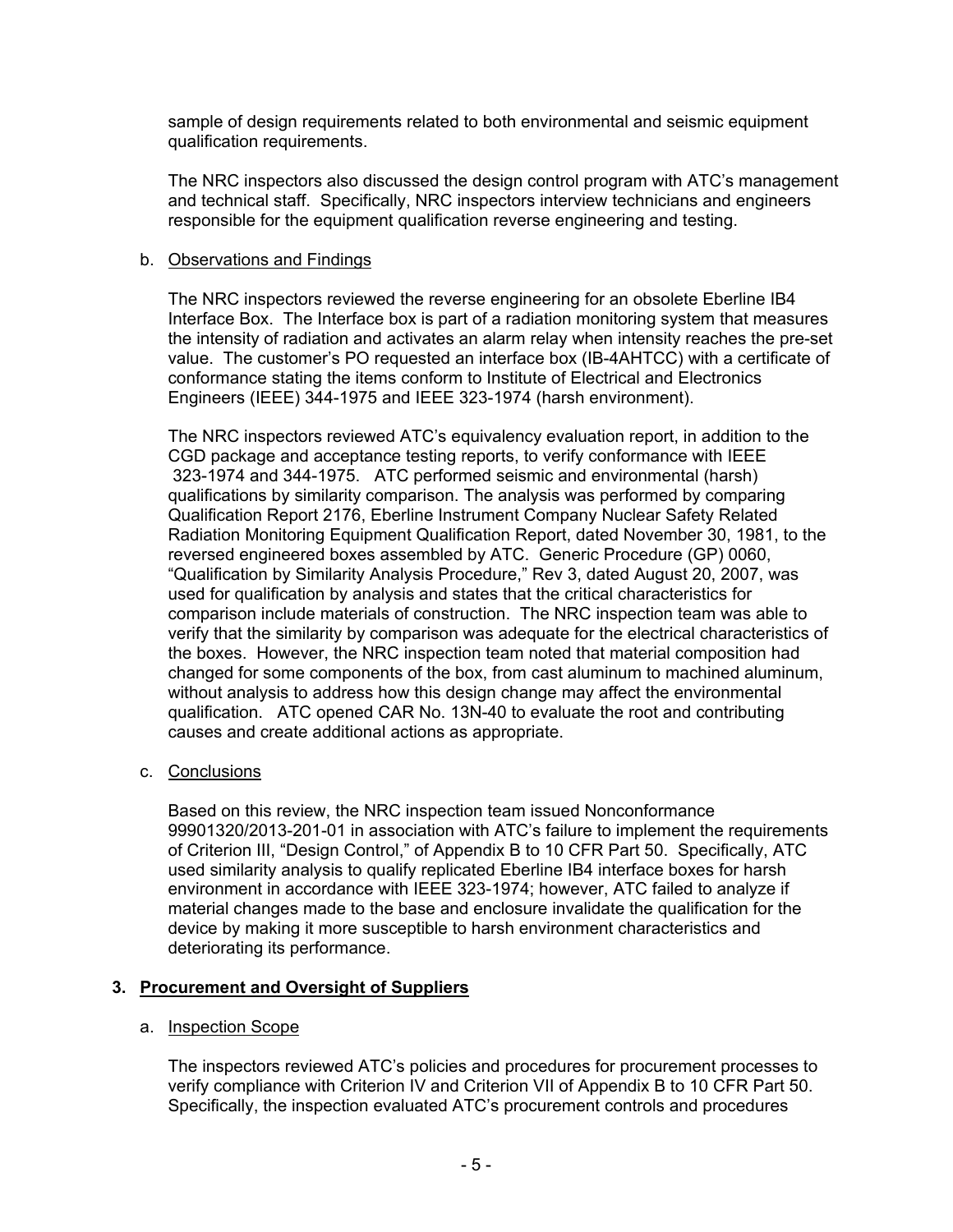established in ATC's Quality Program Manual (QPM), QAP-4-001, "Procurement Document control" and QAP-7-001, "Control of Purchase Material, Equipment, and Services" to ensure they included the regulatory requirements, design basis, and other applicable requirements in procurement documents for safety related components for the US operating reactors. In addition, the inspectors reviewed samples of POs that contained work scopes, contract services requirements, supplier quality assurance program descriptions, and methods ATC used to dedicate commercial items and services.

The inspectors reviewed ATC's approved vendor's list entries and commercial grade surveys performed for the selected commercial dedication packages in accordance with QAP-7-002, "Source Surveillance", QAP-7-001-1, "Supplier Evaluation Summary", and QAP-7-001-4, "Commercial Grade Dedication Survey Questionnaire". ATC's suppliers were reviewed to ensure that quality controls had been established and to verify that specific procurement requirements were met and documented correctly. The inspectors also performed a detailed review of five PO orders and five job orders.

# b. Observations and Findings

No findings of significance in this area.

# c. Conclusions

The inspectors determined that ATC's procurement processes conformed to the requirements of Criteria IV, "Procurement Document Control," and VII, "Control of Purchased Material, Equipment, and Services," of Appendix B to 10 CFR Part 50. The NRC inspectors determined that ATC is effectively implementing its procurement program in support of commercial dedication of safety-related components

# **4. Commercial Grade Dedication**

# a. Inspection Scope

The NRC inspectors reviewed ATC's policy, procedures, and implementation of CGD for use in safety-related applications to determine if the established controls were in compliance with the regulatory requirements of Criterion III, "Design Control," of Appendix B to 10 CFR Part 50 and 10 CFR Part 21. This assessment included a review of the procedures governing the implementation of CGD activities, interviews with ATC personnel, and review of related documentation.

The NRC inspection team reviewed QAP-7-003, "Commercial Grade Dedication" which is a high-level document governing the CGD process that establishes the requirements and responsibilities for dedicating commercial grade items procured for use in safety-related applications. The NRC inspection team reviewed the technical evaluations and CGD plans for select components for use in the U.S. operating fleet. In addition, the inspectors reviewed a sample of inputs to the CGD plans, such as: 1) licensee POs, 2) engineering analysis of safety function, 3) development of critical characteristics, and 4) test or methods of acceptance.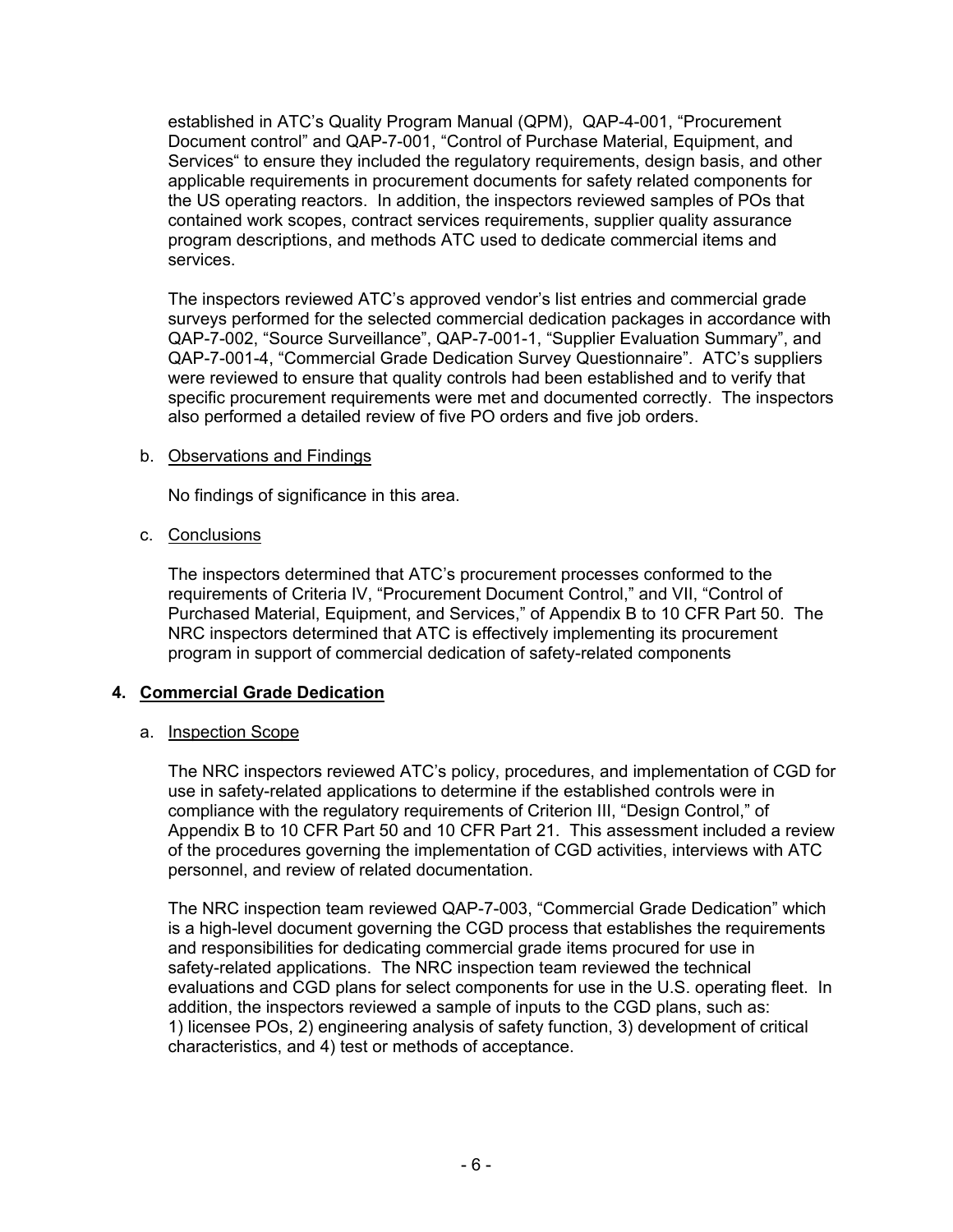### In-Process Inspection and Testing

The NRC inspection team evaluated in-process AC/DC fuse testing for CGD plan JN13N1470, to determine adherence to GP0020, "Generic Test Procedure for Acceptance and Dedication of Fuses," which verifies specific critical characteristics of the CGD plan.

#### Siemens PAC 353 digital controller

The NRC inspection team selected CGD plan JN10N4690, as a complex CGD project and sampled specific portions for evaluation of ATC CGD processes. ATC applied QAP-7-003, "Commercial Grade Dedication," and QAP-3-002, "Computer Software Quality Assurance Procedure," to the applicable hardware and software aspects of the controller. The inspectors sampled various specifications, plans, and test procedures to verify use of customer approved versions.

#### b. Observations and Findings

No findings of significance in this area.

### c. Conclusions

The NRC inspectors determined that ATC has established a program that adequately controls CGD in accordance with the regulatory requirements of Criterion III of Appendix B to 10 CFR Part 50 and 10 CFR Part 21.

# **5. Testing**

#### a. Inspection Scope

The NRC inspectors reviewed ATC's policies and procedures governing the implementation of its test program to verify compliance with Criterion XI, "Test Control," of Appendix B to 10 CFR Part 50. Specifically, the NRC inspectors evaluated samples of equipment testing related to items provided to operating nuclear power plants.

The NRC inspectors observed and evaluated the testing for repair and refurbishment of two electronic speed switches (ESSB-2AT). ATC performed three tests: an as found condition, acceptance testing, and testing after a 24 hour burn-in. The testing was performed as part of the acceptance testing and dedication process. Specifically, the inspectors observed the as found testing of the switches, the physical replacement of the electrolytic capacitors, acceptance testing, and burn-in testing.

The NRC inspectors also reviewed testing associated with the functional test on the printed circuit boards associated with the temperature controller backplane assembly.

#### b. Observations and Findings

No findings of significance in this area.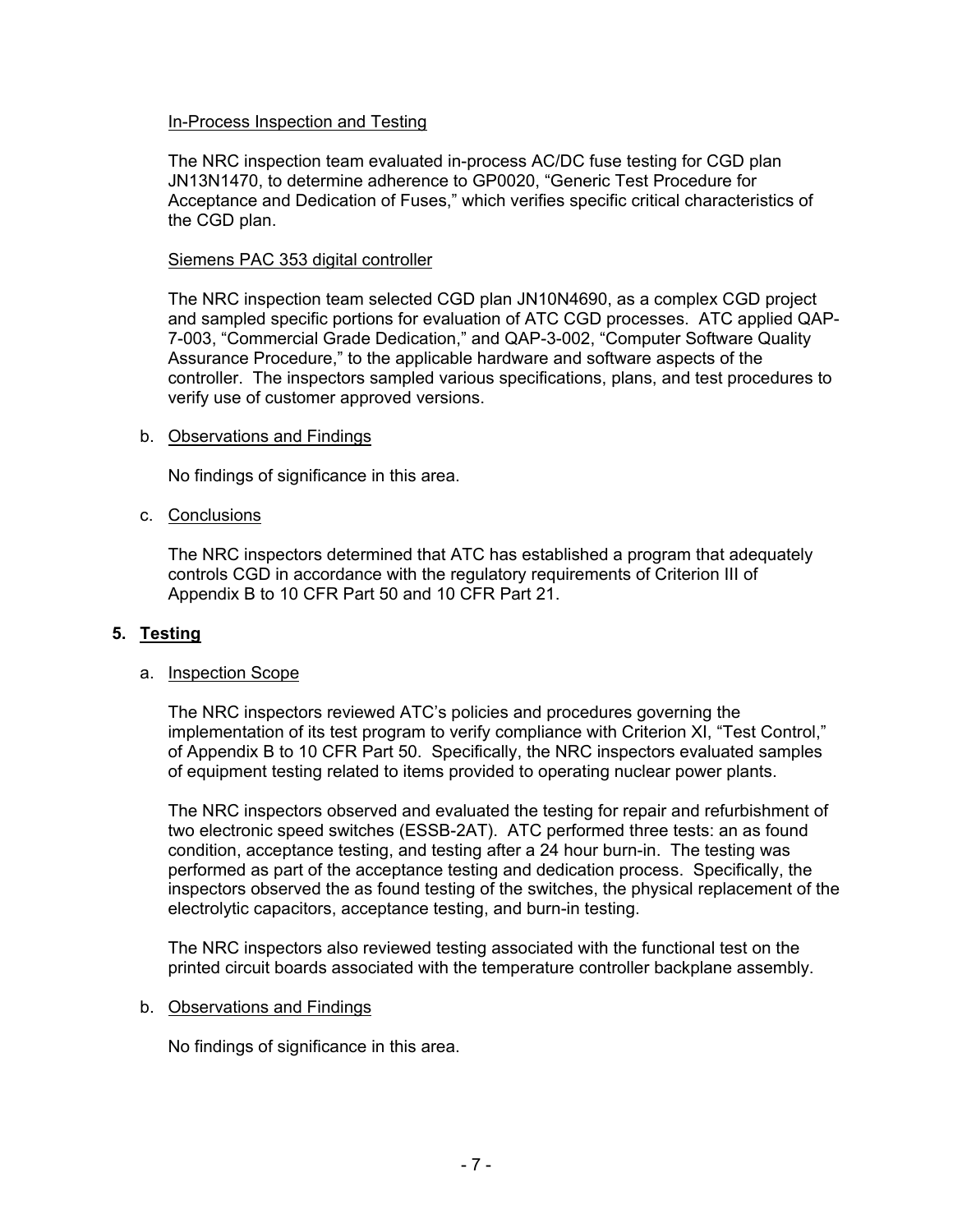# c. Conclusions

The NRC inspectors concluded that ATC's policy and procedures for testing controls satisfy the regulatory requirements set forth in Criterion XI, "Test Control," Appendix B to 10 CFR Part 50.

# **6. Measuring and Test Equipment**

### a. Inspection Scope

The NRC inspectors reviewed M&TE policies and procedures to determine if ATC's controls were in compliance with the regulatory requirements of Criterion XII, "Control of Measuring and Test Equipment," of Appendix B to 10 CFR Part 50. In addition, the inspectors verified the implementation of M&TE control through direct observation of inspection activities of ATC personnel and review of certificates of calibration for a sample of M&TE.

The NRC inspectors evaluated a sample of M&TE associated with the as found testing and acceptance testing of the electronic speed switches. The inspectors confirmed that the instruments were calibrated and appropriate for the range of operation for each described activity.

The inspectors reviewed ATC's CGD plan for a sound level meter calibrated by Connecticut Calibration Labs in accordance with CGD procedure QAP-7-003-1. The dedication plan included equipment/parameter, range, calibration and measurement capability, and calibration laboratory accreditation documentation.

The inspectors reviewed the out of tolerance equipment, checking that they were appropriately dispositioned and extent of condition was performed to determine what jobs the equipment was used on and if/what effect it had on acceptance testing.

# b. Observations and Findings

No findings of significance in this area.

# b. Conclusions

The NRC inspectors concluded that ATC has established a program that adequately controls calibration and use of M&TE in accordance with the regulatory requirements of Criterion XII, "Control of Measuring and Test Equipment," of Appendix B to 10 CFR Part 50.

# **7. Nonconformances and Corrective Actions**

#### a. Inspection Scope

The inspectors reviewed ATC's policies and procedures governing the implementation of nonconforming components and corrective actions to verify compliance with Criterion XV, "Nonconforming Materials, Parts, or Components," and Criterion XVI, "Corrective Action," of Appendix B to 10 CFR Part 50. In addition, the inspectors conducted several interviews of ATC's management and technical staff about the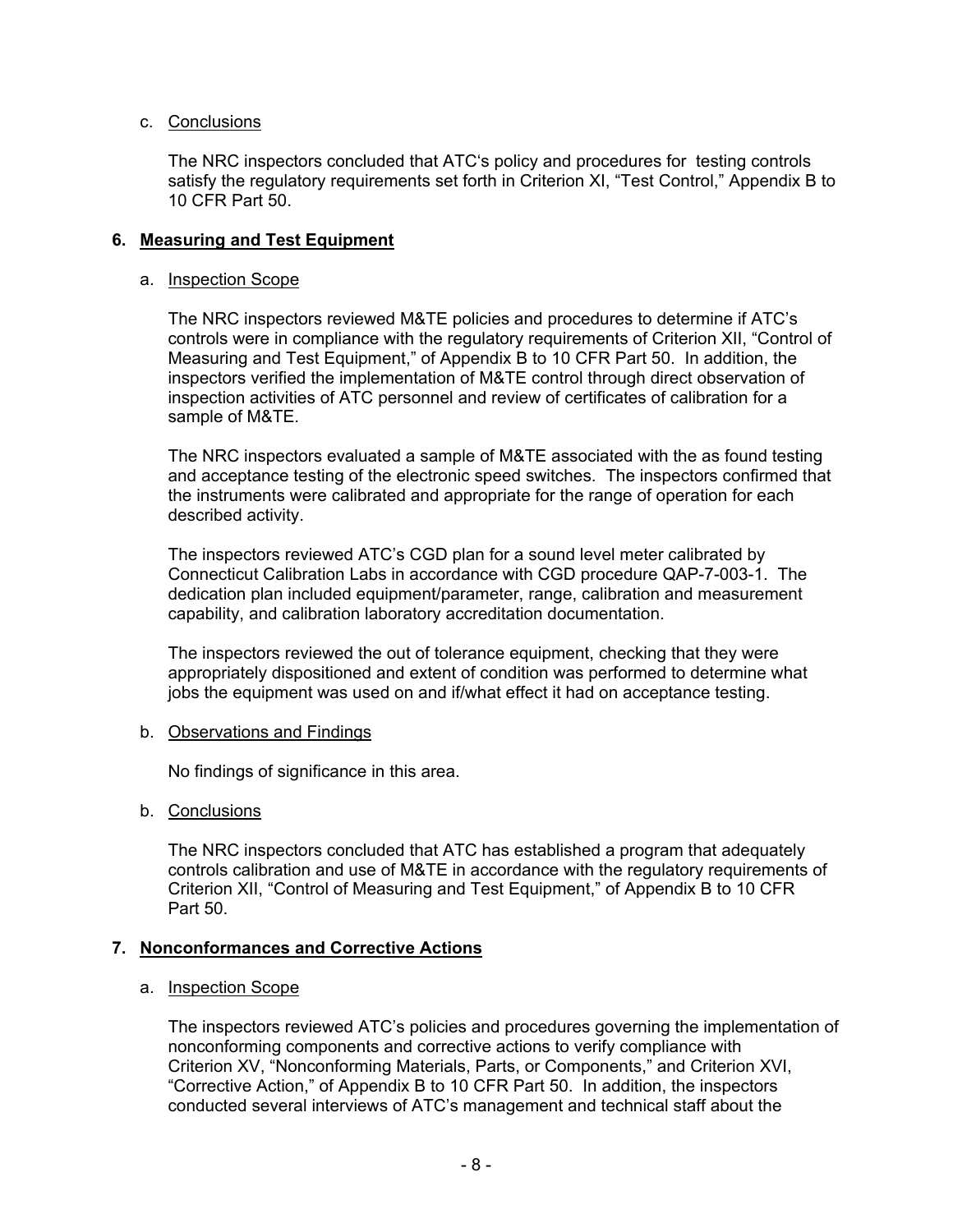evaluation of nonconforming components and corrective actions. The inspectors also verified that ATC's nonconformance process provides guidance to evaluate nonconformances for reportability under ATC's 10 CFR Part 21 program.

The inspectors reviewed ATC documented conditions adverse to quality. In the cases where a root cause determination was necessary the inspectors verified that one was conducted using engineering justification and actions were taken to preclude repetition. The inspectors also reviewed the process for evaluating returns from customers. Samples of Return Merchandise Authorization (RMA) forms were inspected to assess the evaluation and corrective actions. The inspectors also verified the RMA forms triggered a 10 CFR Part 21 evaluation as necessary.

# b. Observations and Findings

No findings of significance in this area were identified.

# c. Conclusions

The inspectors determined that the implementation of ATC's programs for control of nonconforming material, parts, or components and corrective action were consistent with the regulatory requirements in Criterion XV and Criterion XVI of Appendix B to 10 CFR Part 50.

# **8. Internal Audits**

# a. Inspection Scope

The NRC inspection team reviewed audit policies and procedures to determine if ATC's controls were in compliance with the regulatory requirements of Criterion XVIII, "Audits," of Appendix B to 10 CFR Part 50. In addition, the inspectors discussed the internal audit program with personnel responsible for the planning and implementation of internal audits and reviewed completed audits and auditor qualifications to verify audit program implementation.

The inspectors reviewed ATC procedure QAP-18-001, "Audits," which describes the audit program and gives guidelines and a general overview of the performance of internal audits.

The inspectors evaluated multiple audits and verified each criterion was met on an annual basis for the past year. The inspectors verified the audits were successfully completed with all discrepancies noted and tracked, and with adequate documentation to justify the audit completion.

The inspectors evaluated all ATC lead auditor and auditor qualifications records, which also included the audits performed annually by each auditor to maintain qualification. Audit records were also evaluated for previous employees who led audits over the previous 3 years.

# b. Observations and Findings

No findings of significance in this area were identified.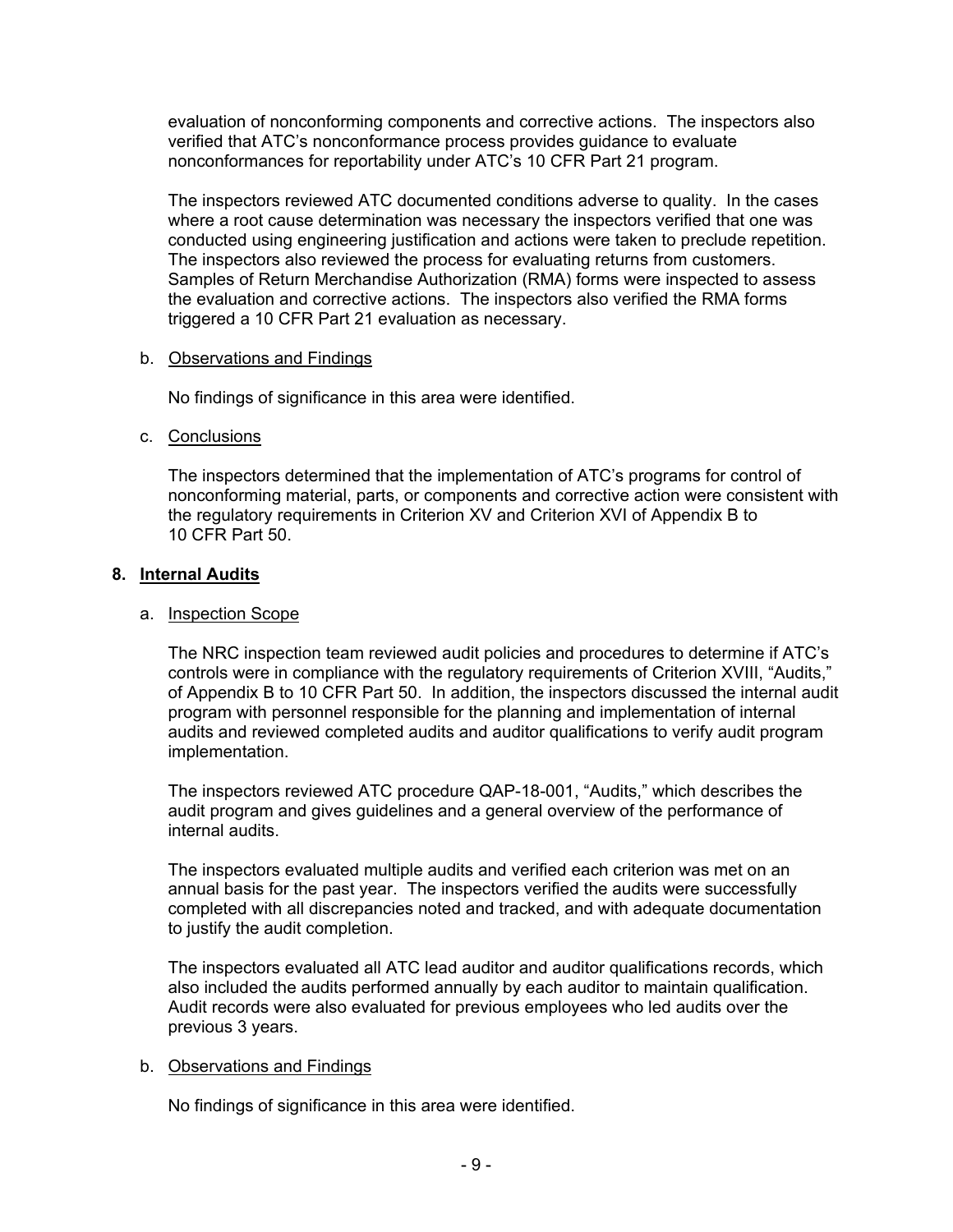# c. Conclusions

The NRC inspection team determined that ATC has established a program that adequately controls inspection activities in accordance with the regulatory requirements of Criterion XVIII, "Audits," of Appendix B to 10 CFR Part 50. The NRC inspection team determined that ATC is effectively implementing its internal audit program.

# **9. Entrance and Exit Meetings**

On August 19, 2013, the NRC inspection team presented the inspection scope during an entrance meeting with Mr. Greg Hott, President of ATC Nuclear, and other ATC personnel. On August 23, 2013, the inspectors presented the inspection results during an exit meeting with Mr. Hott and other ATC personnel.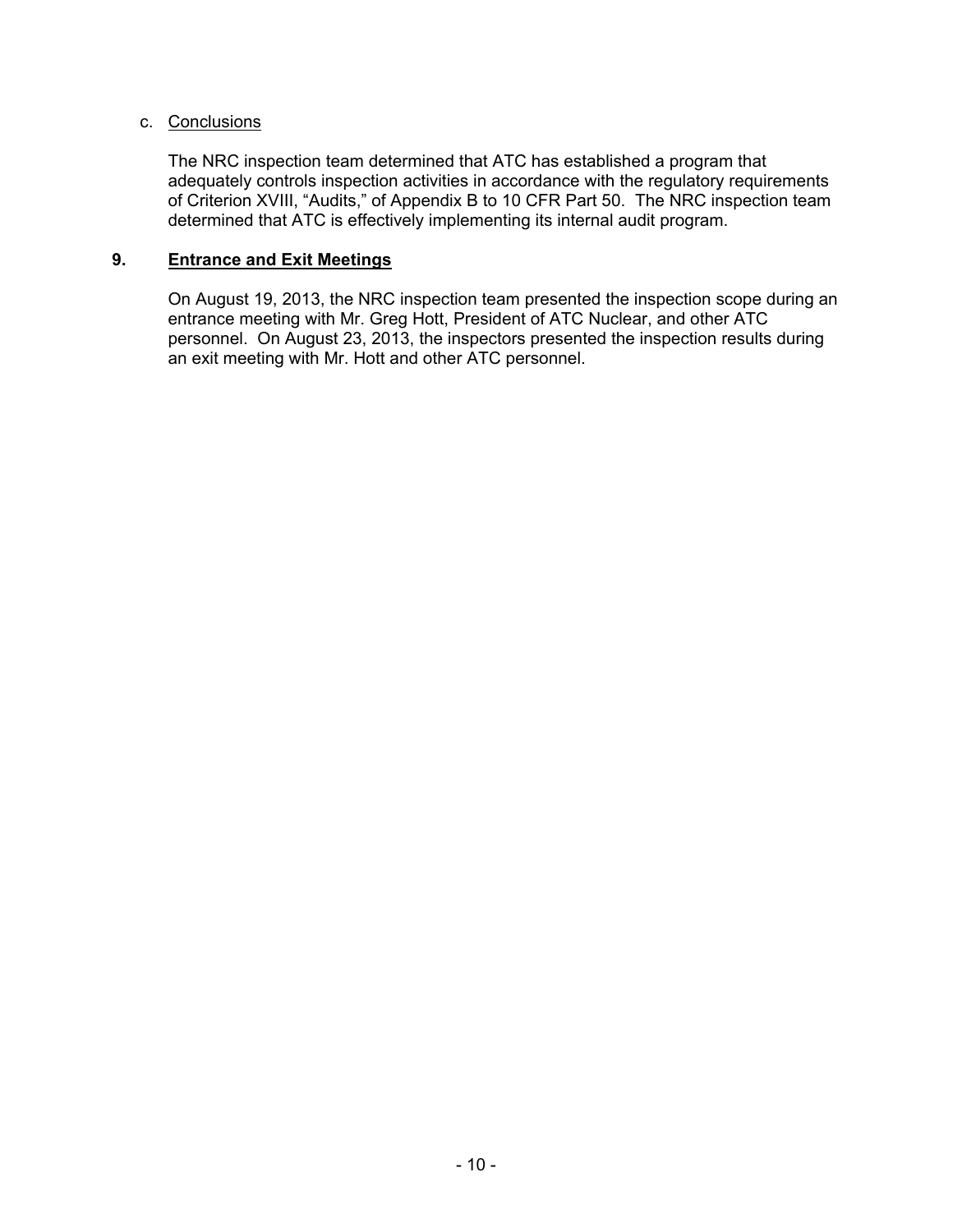# **ATTACHMENT**

# **1. PERSONS CONTACTED AND NRC STAFF INVOLVED:**

| <b>Name</b>              | <b>Title</b>                                     | <b>Affiliation</b> | <b>Entrance</b> | <b>Exit</b> | <b>Interviewed</b> |
|--------------------------|--------------------------------------------------|--------------------|-----------------|-------------|--------------------|
| <b>Greg Hott</b>         | President                                        | <b>ATC</b>         | X               | X           |                    |
| Tom Woelfersheim         | <b>Quality Assurance</b><br>Manager              | <b>ATC</b>         | X               | X           | X                  |
| Ray Chalifoux            | Vice President, Quality<br>Assurance             | <b>ATC</b>         | X               | X           |                    |
| <b>Matthew Bowman</b>    | Vice President,<br>Operations                    | <b>ATC</b>         | X               | X           |                    |
| <b>Robert Francis</b>    | Vice President,<br><b>Engineering Programs</b>   | <b>ATC</b>         | X               | X           |                    |
| David Cook               | Supervisor, Inspections<br>and Tests             | <b>ATC</b>         | X               | X           |                    |
| <b>Richard Kaylor</b>    | Vice President of<br><b>Business Development</b> | <b>ATC</b>         | X               | X           | X                  |
| <b>Milton Concepcion</b> | <b>Senior Electrical</b><br>Engineer             | <b>ATC</b>         | X               | X           | X                  |
| <b>Richard Marchetti</b> | <b>Qualification Engineer</b>                    | <b>ATC</b>         |                 | X           | X                  |
| Cameron Horan            | <b>Qualification Engineer</b>                    | <b>ATC</b>         |                 | X           | X                  |
| <b>Brenan Kelley</b>     | Level 2 Technician                               | <b>ATC</b>         |                 | X           | X                  |
| <b>Bruce Sell</b>        | <b>Technician Level III</b>                      | <b>ATC</b>         |                 | X           | X                  |
| John Cestra              | <b>I&amp;C Technical Product</b><br>Manager      | <b>ATC</b>         |                 | X           | X                  |
| <b>Vince Doolittle</b>   | <b>Quality Engineer</b>                          | <b>ATC</b>         | X               | X           | X                  |
| <b>Rick Bird</b>         | <b>Quality Engineer</b>                          | <b>ATC</b>         | X               | X           |                    |
| <b>Brendan Kelly</b>     | Engineer                                         | <b>ATC</b>         |                 | X           |                    |
| Douglas Bollock          | <b>Inspection Team Leader</b>                    | <b>NRC</b>         | X               | X           |                    |
| George Lipscomb          | <b>Inspection Team</b><br>Member                 | <b>NRC</b>         | X               | X           |                    |
| <b>Stacy Smith</b>       | Inspection Team<br>Member                        | <b>NRC</b>         | X               | X           |                    |
| Jose Jimenez             | <b>Inspection Team</b><br>Member                 | <b>NRC</b>         | X               | X           |                    |
| <b>Annie Ramirez</b>     | <b>Inspection Team</b><br>Member                 | <b>NRC</b>         | X               | X           |                    |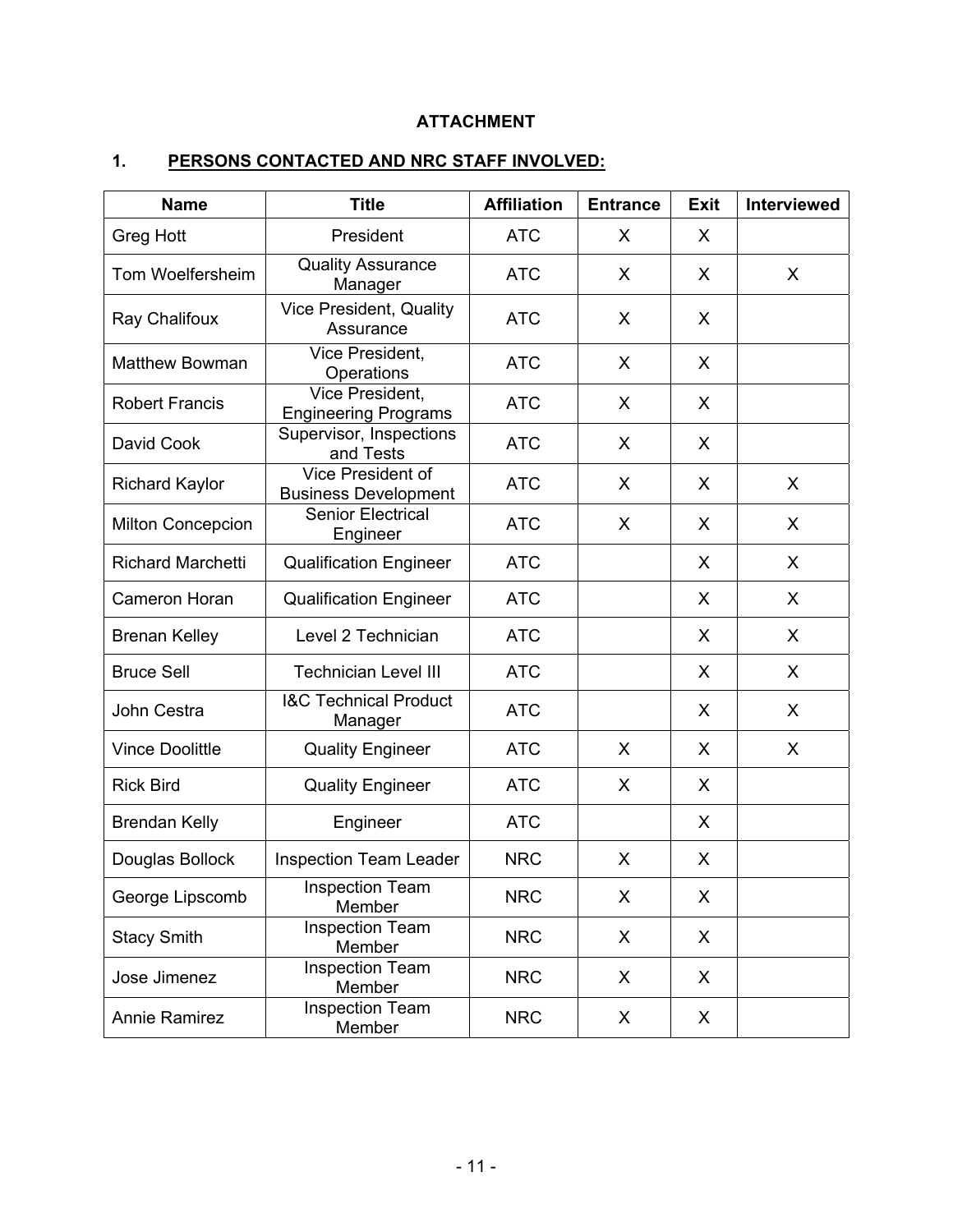# **2. INSPECTION PROCEDURES USED:**

IP 43002, "Routine Inspections of Nuclear Vendors"

IP 43004, "Inspection of Commercial-Grade Dedication Programs"

IP 36100, "Inspection of 10 CFR Part 21 and Programs for Reporting Defects and Noncompliance"

#### **3. ITEMS OPENED, CLOSED, AND DISCUSSED:**

**Item Number Contact Status Contact Contact Type Description** 99901429/2013-201-01 Opened NOV Criterion III

### **4. DOCUMENTS REVIEWED:**

**ATC Procedures** "Quality Program Manual," Revision 0, July 9, 2010

Quality Assurance Procedure (QAP)-13-002, "Receipt Inspection and Repair Guidelines for Refurbishments of Electrical and electronic components," Revision 2, September 2006

QAP-10-006, "Insulation Resistance Testing," revision 2, May 2012

QAP-10-005, "Detailed Visual Inspection and Establishing Physical Homogeneity," Revision 5, June 2012

QAP-7-003, "Commercial Grade Dedication," Revision 5, December 9, 2011

QAP -7-001, "Control of Purchase Material, Equipment, and Services," Revision 9, August 2013

QAP-7-001-4, "Commercial Grade Dedication Supplier Survey questionnaire"

QAP-7-001-1, "Supplier Evaluation Summary"

QAP-7-002, "Source Surveillance," Revision 4, dated December 1, 2011

QAP-9-001, "Soldering Process," Revision 4, dated June 4, 2012

QAP-3-003, "Workmanship Standards," Revision 3, dated September 23, 2011

QAP-4-001, "Procurement Document Control," Revision 3, July 2011

QAP-3-001, "Design Control," Revision 6, dated August 8, 2013

QAP-3-005, "Electronic Refurbishment, Troubleshooting, and Repair," Revision 1, June 2012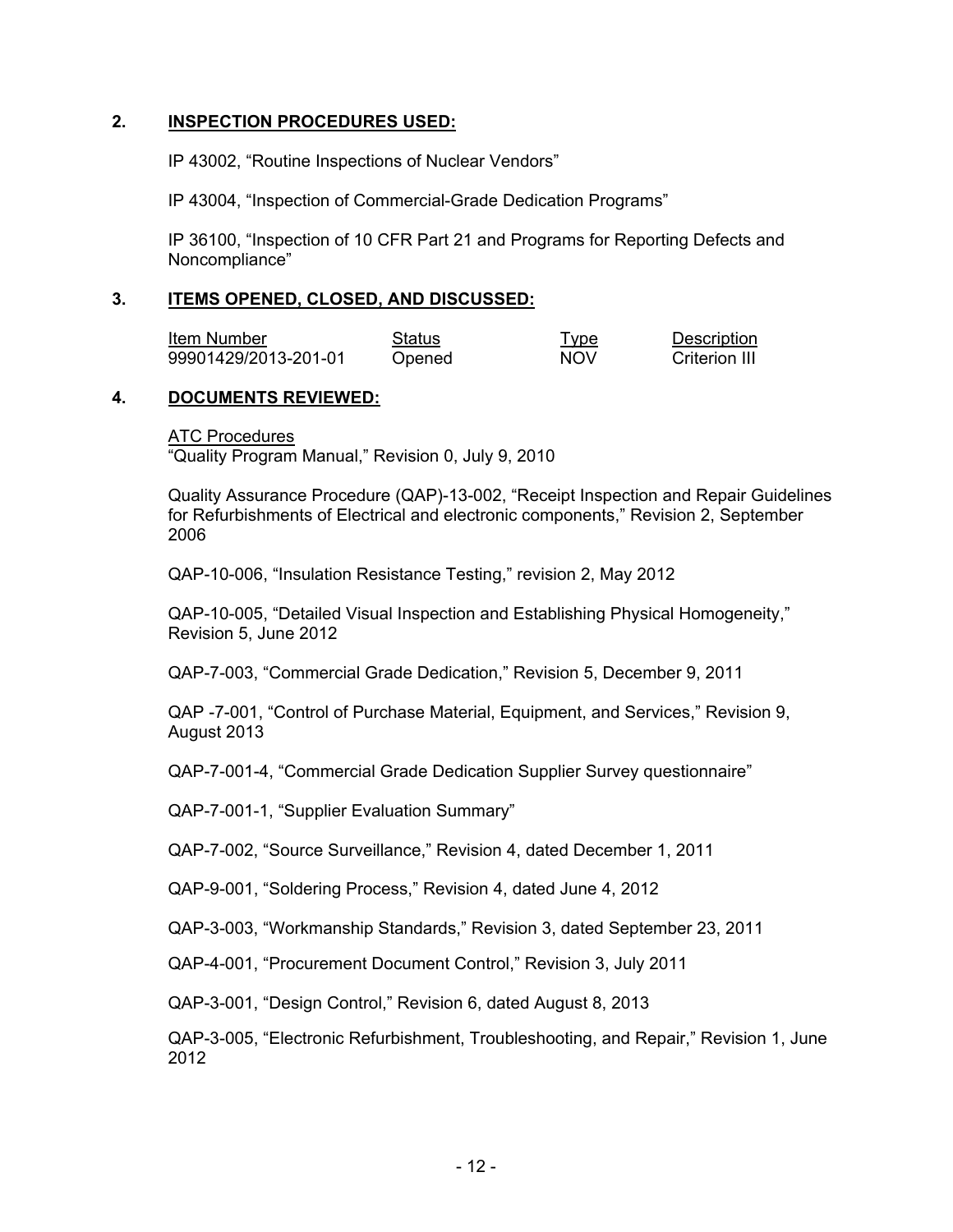QAP-3-002, "Computer Software Quality Assurance Procedure," Revision 4, August 24, 2012

QAP-2-002, "Certificates of Conformance and Authorization to Ship," Revision 7, July 2013

QAP-16-001, "Corrective Action," Revision 5, June 8, 2010

QAP-15-001, "Control of Nonconforming Material," Revision 8, June 26, 2013

QAP-15-002, "Control of Inhouse Qualification Test Program Anomalies," Revision 1, September 14, 2005

QAP-15-003, "Material Returns," Revision 2, June 3, 2012

QAP-18-001, "Audits," Revision 12, June 26, 2013

QAP-18-002, "Qualification of Auditors and Lead Auditors," Revision 3, October 30, 2012

QAP-19-001, "10 CFR Part 21 Reporting," Revision 9, August 2, 2013

GP0060, "Qualification by Similarity Analysis Procedure," Revision 3, dated August 20, 2007

GP0070 "Thermal Aging Procedures," Revision 2, dated January 3, 2006

AP13N202/1, "For Acceptance Testing and Dedication of the Electronic Speed Switch," dated August 14, 2013

ATC Nonconformance Reports and Corrective Actions

NCR No. 11N7500-1, February 20, 2013 NCR No. 11N7660-A, April 4, 2013 NCR No. 11N10580, April 3, 2013 NCR No. 12N1690-10, April 29, 2013 NCR No. 12N3305-4, January 1, 2013 NCR No. 12N3640-1, January 24, 2013 NCR No. 124840-2, April 1, 2013 NCR No. 12N4885-2, May 28, 2013 NCR No. 13N0345-1, March 26, 2013 NCR No. 13N0665-1, May 15, 2013 NCR No. 13N0715/1, May 7, 2013 NCR No. 13N0760-2, July 10, 2013 NCR No. 13N0875-4, July 12, 2013 NCR No. 13N0885-01, May 17, 2013 NCR No. 13N1345-11, June 10, 2013 NCR No. 13N1495-1, May 17, 2013 NCR No. 13N1655-1, July 12, 2013 NCR No. 13N1780-4, July 29, 2013 CAR No. 13N-41, August 22, 2013 CAR No. 13N-39, August 21, 2013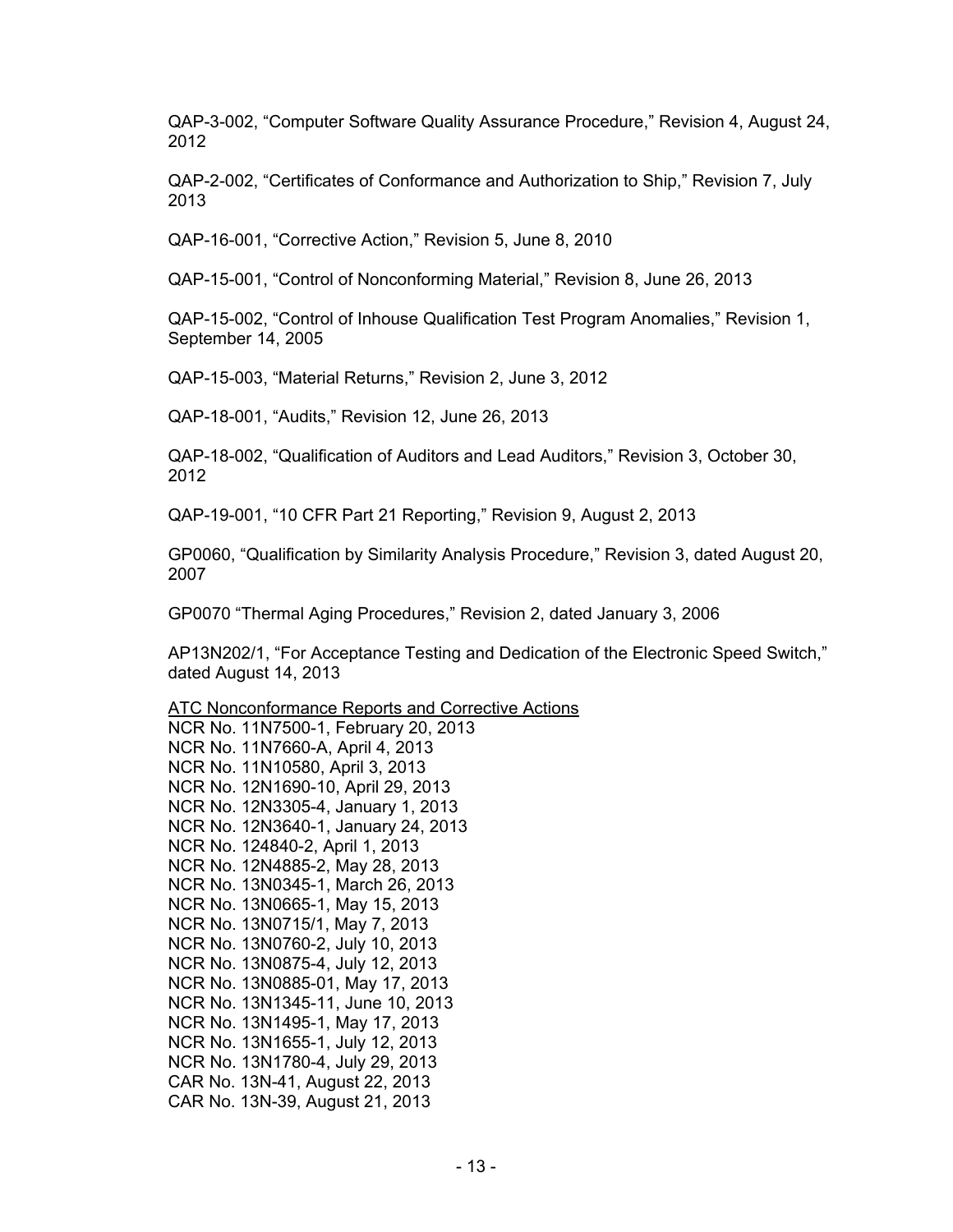CAR No. 11N-11, March 6, 2011 CAR No. 11N-15, March 14, 2011 CAR No. 11N-25, June 27, 2011 CAR No. 11N-43, August 2, 2011 CAR No. 12N-14, April 4, 2012 CAR No. 12N-17, May 31, 2012 CAR No. 12N-54, December 31, 2012 CAR No. 13N-03, March 4, 2013 CAR No. 13N-34, June 27, 2013

Audits

Internal Audit No. 2010-IA-001, conducted by Axion Technical Services Co., November 16-18, 2010

Internal Audit No. 2011-IA-001S, conducted by Axion Technical Services Co., July 18- 20,

Internal Audit No. 2012-IA-001S, August 20-24, 2012

Lead Auditor Qualifications for David T. Homard, November 9, 2009, initial qualification April 1, 1992

Lead Auditor Qualification for John M. Salasky, January 20, 2013, initial qualification December 8, 1978

Lead Auditor Qualification for Kevin Morrow, December 19, 2011

Lead Auditor Qualification for Richard Bird, May 3, 2010

Lead Auditor Qualification for Raymond Chalifoux, December 19, 2011

Commercial Grade Dedication Procedures and Documents CGD13N1470-01-01, "Commercial Grade Dedication Plan Job# 13N1470 Line 1 – Class RK1 Fast Acting Fuse," Revision 0, July 3, 2013

CGD10N4690-04-01, "Commercial Grade Dedication Plan Job# 10N4690 Line 4 – EDG Jacket Coolant Water Temperature Control," Revision 4, July 2, 2012

CGD10N4690-05-01, "Commercial Grade Dedication Plan Job# 10N4690 Line 5 – EDG Air Cooler Temperature Control," Revision 4, July 2, 2012

SQAP 11N1470-01-01, "Computer Software QA Plan for Siemens Energy & Automation Process Automation Controller PAC 353 Level B Firmware," Revision 0, August 20, 2013

SQAP 10N4690-00-01, "Computer Software QA Plan for Seabrook EDG Water Jacket and Air Cooler Temperature Control Configurations, Siemens Energy & Automation Process Automation Controller PAC 353 Level B," Revision 0, August 20, 2013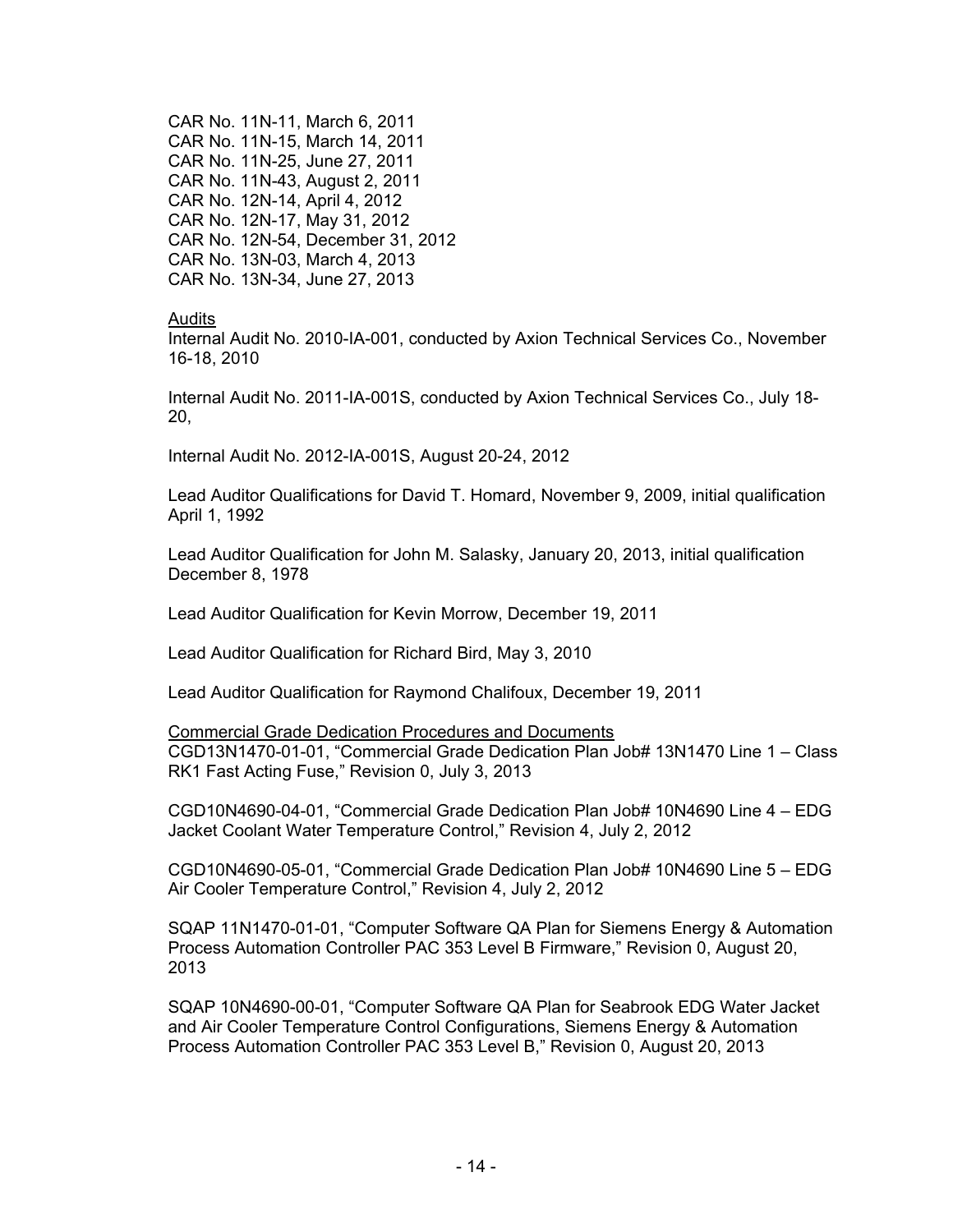Acceptance Test Procedure (AP)11N1470-3, "Siemens Energy & Automation Process Automation Controller (PAC) 353 Design Level B, Factory Firmware Validation," August 17, 2012

General Procedure (GP)0026, "Acceptance Testing and Dedication of Terminal Blocks," Revision 3

GP0020, "Generic Test Procedure for Acceptance and Dedication of Fuses," Revision 3, January 16, 2007

JN-13N1470, Mersen A2K10R Fuses, August 20, 2013 (in-process)

Procurement Documents

PO 02259187, Siemens Model PAC353 Digital Controller, for NextEra Energy Seabrook, Revision 15, September 25, 2012

PO 10382879, Class RK1 Fast Acting Fuse, for Entergy, Revision 1, May 10, 2013

PO 440885, Repair Switches, for Constellation Energy (JN13N2020), Revision 1, dated August 19, 2013

PO 10327353, Replacement circuit board for SRM/IRM board, for Entergy (JN12N0175), Revision 2, dated July 12, 2012

PO 00495717, Interface Box, for Exelon/Clinton, (JN12N37650), Revision 1, dated December 6, 2012

PO 00047971

PO 4500077447

PO 4000122648

PO 00047210

PO 10384067

**Measuring and Test Equipment Documents** Sound Level Meter, S/N 130100054, calibrated by Connecticut Calibration Labs, calibrated May 10, 2013

Digital Multimeter (Fluke), S/N 15730327, calibrated by UpState Metrology Inc., calibrated May 3, 2013

Digital Multimeter (Fluke), S/N 1950140, calibrated by UpState Metrology Inc., calibrated May 6, 2013

Digital Multimeter (Fluke), S/N 22390237, calibrated by UpState Metrology Inc., calibrated May 2, 2013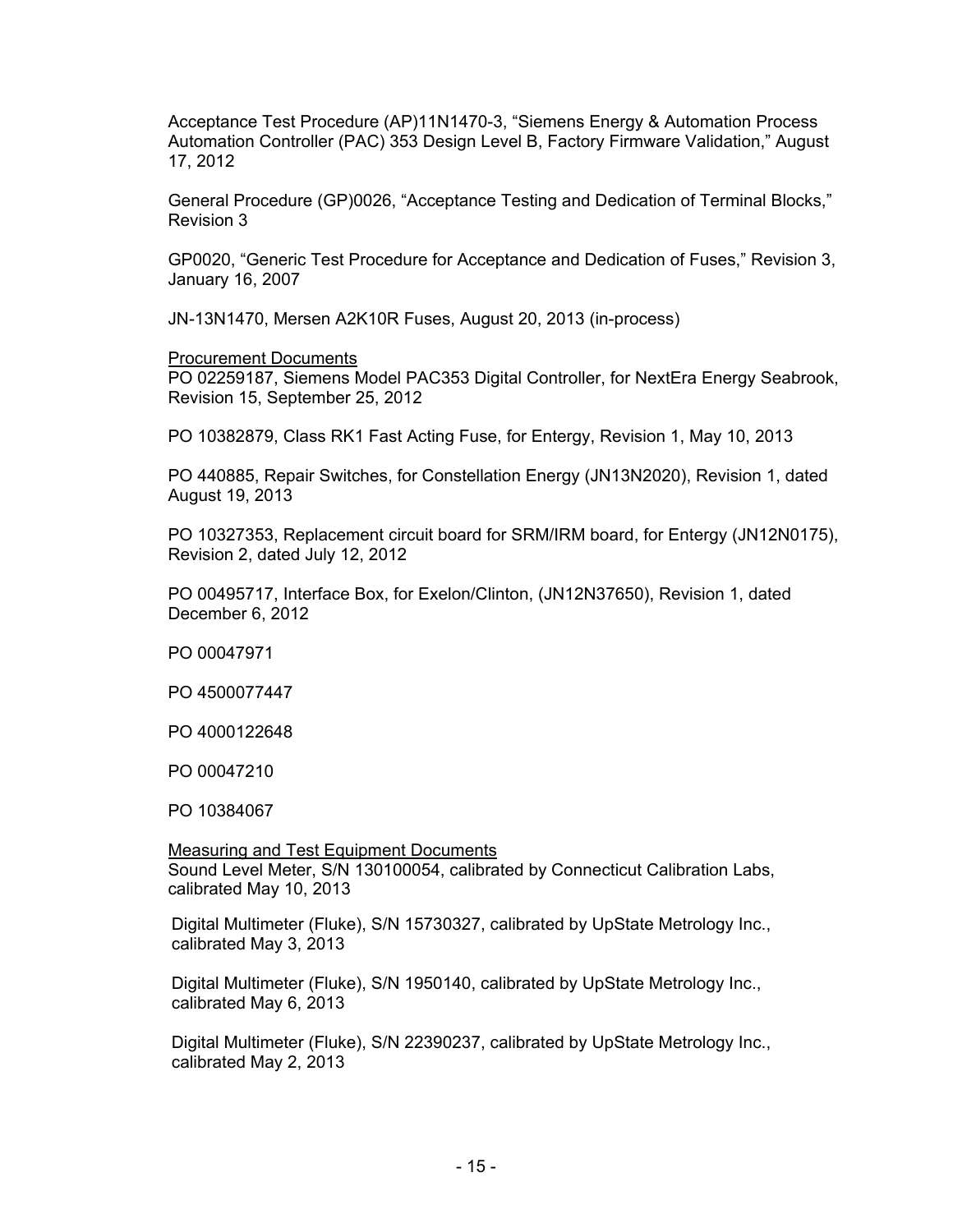Digital Multimeter (Fluke), S/N 22390232, calibrated by UpState Metrology Inc., calibrated May 2, 2013

Digital Scale, S/N 122582, calibrated by UpState Metrology Inc., calibrated June 25, 2013

Digital Caliper, S/N 08/480008-1, calibrated by UpState Metrology Inc., calibrated May 1, 2013

Miscellaneous Documents Mersen Fuse Specification Sheet, "A2K-R & A6K-R Fast Acting/Class RK1," (undated)

Memo to File – Job 13N1470, Revision 0, August 22, 2013

AP09P3240/1, "Eberline Interface Box #1B-4HTCC/ST," Revision 2, dated January 25, 2010.

EER11N2480/1, "Equivalency Evaluation Report for the Replicated Eberline 1B4 Interface Box, P/N: IB-4AHTCC/ATC, per EPRI NP-6406," Revision 1, dated October 14, 2011.

13N-38, "13N2020," dated August 20, 2013 Notice Number 13-04, "Gage/Instrument Out of Specification Notice," dated May 10, 2013

Notice Number 13-02, "Gage/Instrument Out of Specification Notice," dated May 10, 2012

Qualification Report 2176, Eberline Instrument Company Nuclear Safety Related Radiation Monitoring Equipment Qualification Report, November 30, 1981

ASTM E140-07 / X.9 Hardness conversion equations for wrought aluminum products / X9.1.3

IEEE 323-1974, "IEEE Standard for Qualifying Class 1E Equipment for Nuclear Power Generating Stations," 1974

IEEE 344-1975, "IEEE Recommended Practice for Seismic Qualification of Class 1E Equipment for Nuclear Power Generating Station," 1975

JN11N1470

JN12N2565

JN13N0685

JN13N1470

JN13N0835W

Part 21 evaluation for Siemens Model 353 Process Controller, report September 9, 2008